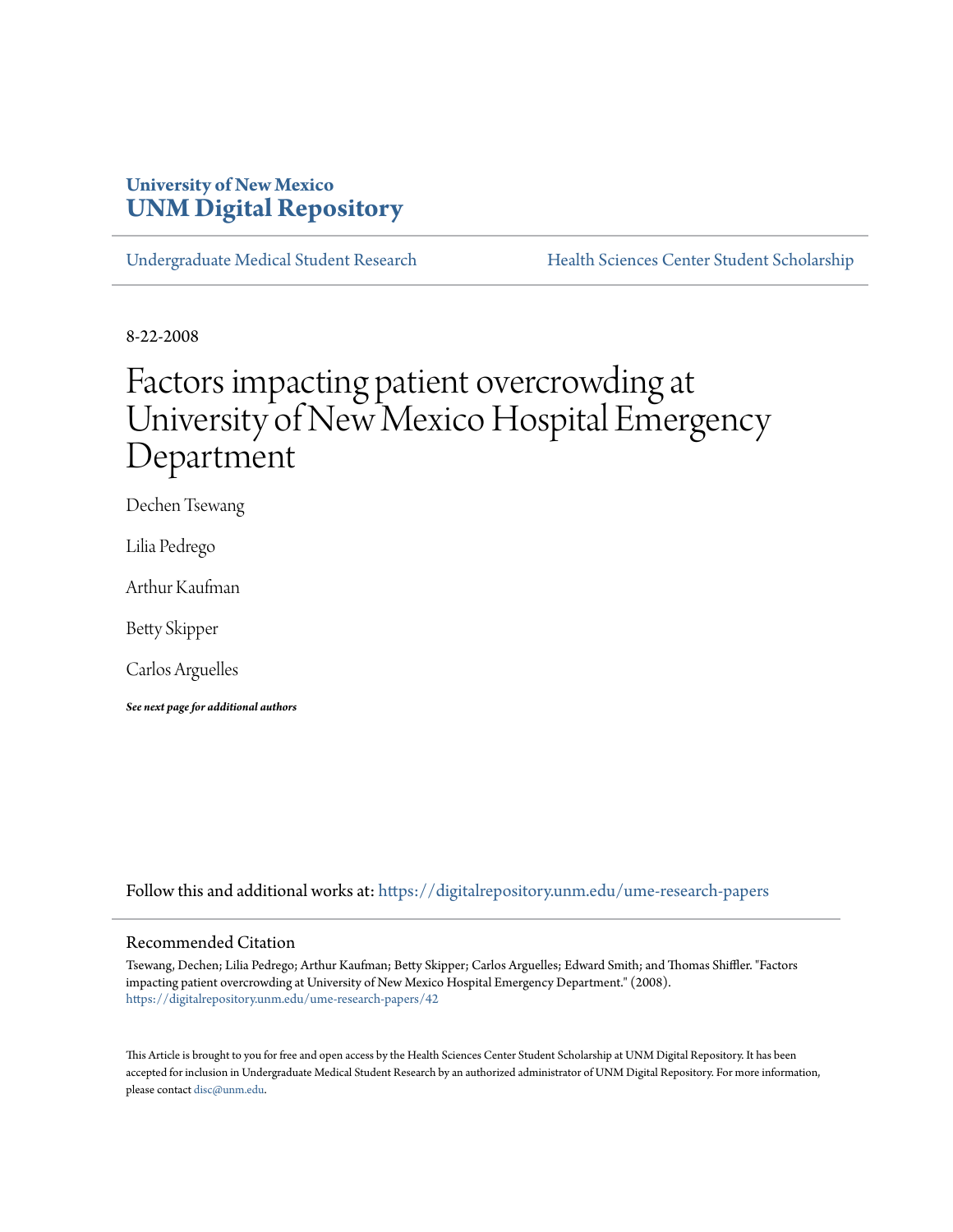#### **Authors**

Dechen Tsewang, Lilia Pedrego, Arthur Kaufman, Betty Skipper, Carlos Arguelles, Edward Smith, and Thomas Shiffler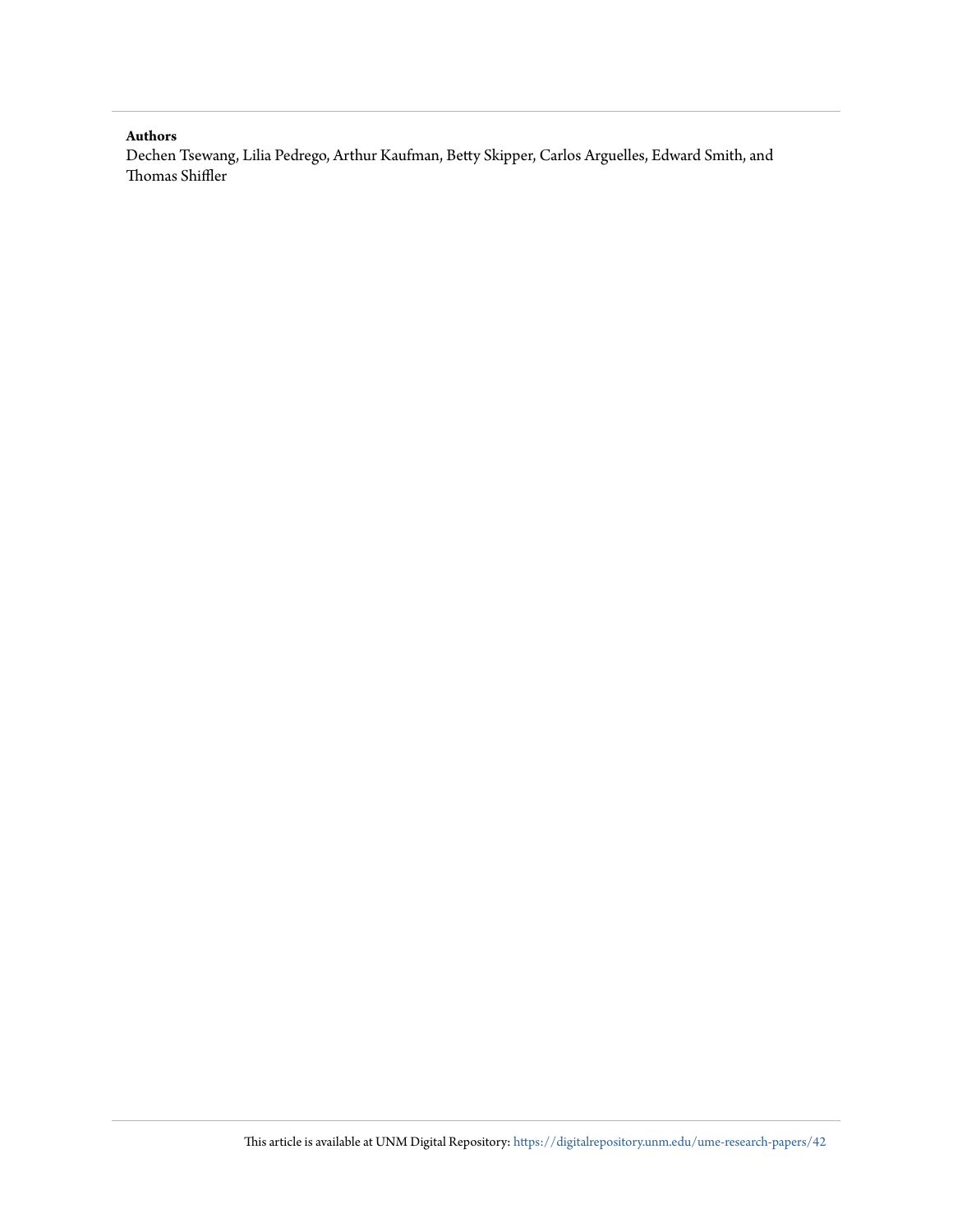**Title: Factors impacting patient overcrowding at University of New Mexico Hospital Emergency Department**

> **Research Team:**  Dechen Tsewang , Lilia Pedrego Medical Students School of Medicine University of New Mexico *Additional Help from: Laura De La Cruz*

> > **Faculty Advisor:**  Arthur Kaufman, M.D.

#### **Additional Collaborators:**

Betty Skipper, PhD (F&C Medicine) Carlos Arguelles, M.D. (Emergency Medicine) Edward Smith, M.D.(F&C Medicine) Thomas Shiffler, M.D. ( Internal Medicine) School of Medicine University of New Mexico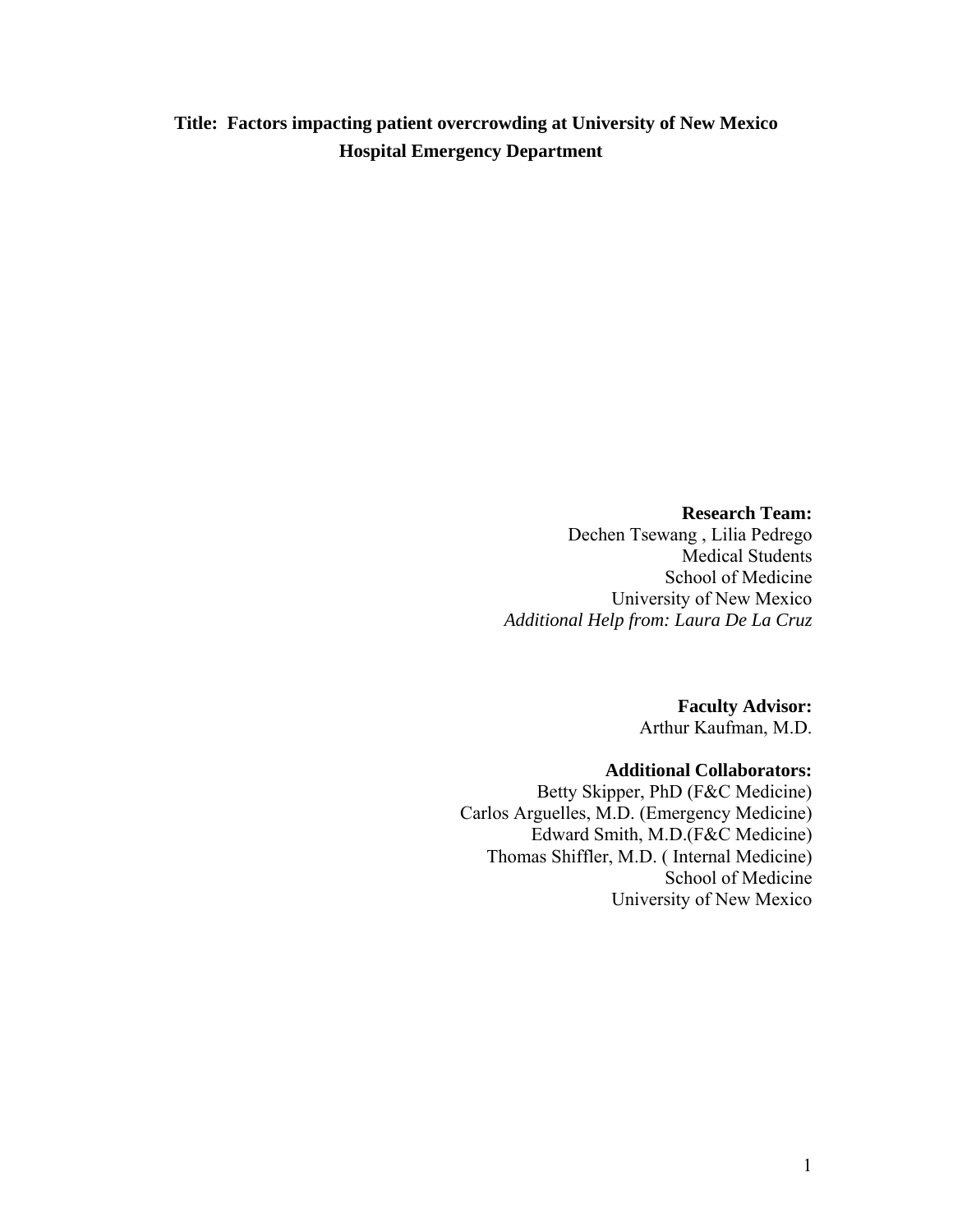#### **A. BACKGROUND AND OBJECTIVES:**

Many hospitals in the United Sates are currently experiencing Emergency Department (ED) overcrowding. The University of New Mexico Hospital is no exception. The reason for patient visits can vary from a common cold to a major trauma. According to the National Hospital Ambulatory Medical Care Survey (NHAMCS), the most common ailments seen in the ED in 2003 were abdominal pain, chest pain, fever and cough, all of which accounted for one-fifth of all visits. The great variation for patient visits and the fact that overcrowding is now a major concern has many administrators and healthcare providers re-evaluating the "appropriate" use of the Emergency Department. Many patients utilize the Emergency Department as their primary source of healthcare.

It was recently reported that Emergency Department utilization in the United States increased from 90.3 million to 113.9 million annual visits, an average increase of 2 million per year (NMAMCS study). At any given day patients may find themselves waiting hours on end to be seen by a physician. The NHAMCS found that in 2003 fourfifths of ED visits were between 1-6 hours and average time spent in the Emergency Department was 3.2 hours. Recent studies have considered several contributing factors as the core of this major overcrowding problem. Included among these factors are method of payment, insufficient referrals to primary care physicians, over-representation of specific demographics presenting to the Emergency Department, lack of access to primary care, and lack of insurance.

In the article *The Role of the Emergency Department*, published in The New England Journal of Medicine, Dr. Robert Steinbrook notes that in 1993 the annual excess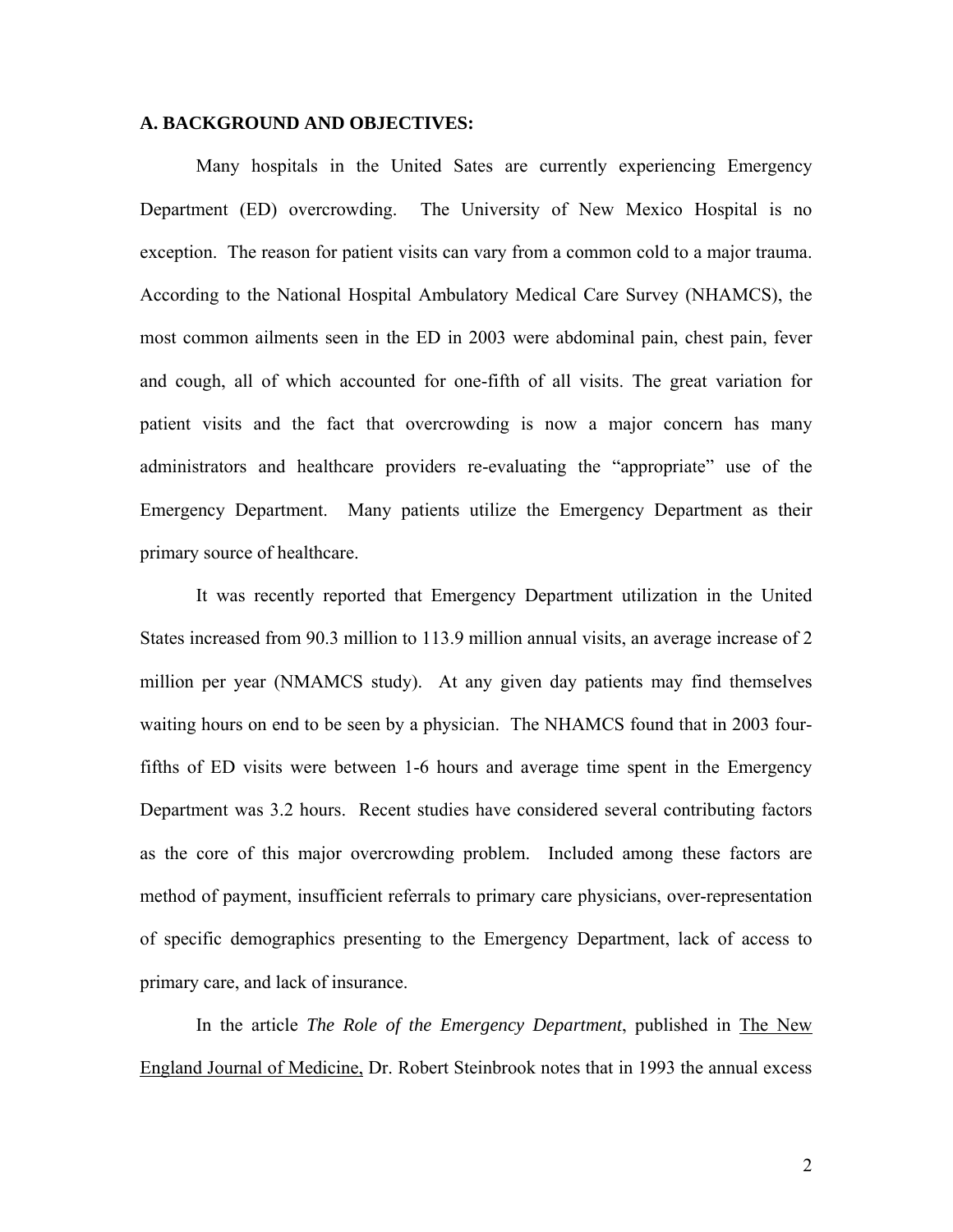charges for non-urgent visits in the United States was \$5 billion to \$7.2 billion. These numbers include bills that were not paid or were handled by Medicaid or managed-care. He also notes that the average charge (including physician, hospital and emergency department charges) was \$383 compared to the average charge of \$124 for non-urgent visits. Bamezai, Melnick and Nawathe also note that between 1992 and 2001, ED visits in the United States increased to 107.5 million. The current literature debates whether there is an actual cost difference in treating non-urgent care vs. urgent care visits. Richardson and Hwang note that the ED has high fixed costs due to the 24-hour, 7days a week schedule but is not dependent on volume. They note that although a visit to a primary physician at 4pm might be lower in cost, the same visit would cost more at 4am since the clinic site would have to maintain a 24-hour schedule and therefore, would need to pay for extra staff and supplies. McCarty et al. found that of the patients referred to a primary care physician, 19% of those that were self-pay completed three or more visits, compared to 63% of patients eligible for a sliding fee or insurance.

 A study by Grumbach, Keane and Bindman concluded that referral to a primary care physician alone does not significantly decrease the overcrowding problem. They found that along with a referral there is a great need for availability and "coordination of primary care services …for low income populations". Although most ED non-urgent patients were not dependent upon the ED, the majority were unaware of other places to go for their current health problem. Even those patients with a primary care physician sought care in the ED because the ED was believed to provide better care despite its perceived increase in both waiting time and cost (Northington, Brice and Zou).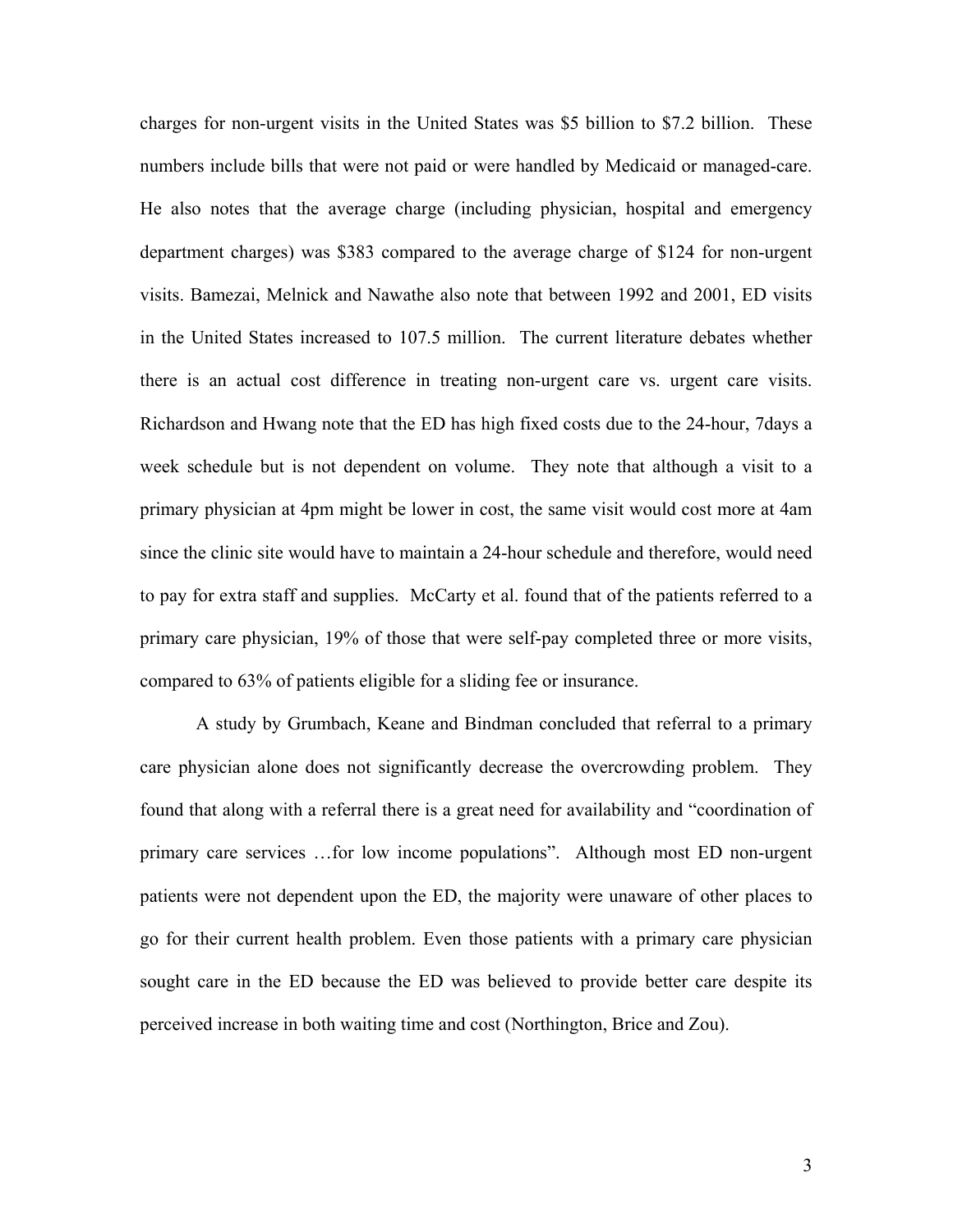Another suggested solution has been that of managed care. However, a retrospective study of ED patient population revealed that upon initiation of a managed care program (the "Program" for uninsured patients), there was no significant drop in ED usage in uninsured, indigent population at the University of New Mexico Hospital (Kwack et al.). The need for ED-managed Acute Care Unit has also been suggested as a possible factor contributing to overcrowding. Kelen et al. found that this had a significant impact on reducing overcrowding.

 According to Frey et al. "32% of ED visits were inappropriate based on published criteria and 24 % per physician opinion". They also found that Hispanics and Medicaid recipients had the highest rates of inappropriate visits. The NMAMC study found that in 2003 ED utilization was highest among Medicaid recipients (81 visits per 100 patients) and patients with private insurance had the lowest (21 visits per 100 patients). Campbell, Pai, Derksen, and Skipper found that privately insured or Medicare recipients were more likely to use the ED appropriately. NMAMCS also found an overall increasing trend in visits per patient age group. Patients 22-49 years of age increased in visits from 1993- 2003 by 19%. Patients 50-64 years of age increased by 15% and those 65 and over increased by 26%. This study also found that ED utilization by African Americans was 86% higher when compared to Caucasians. 11% of patients utilizing the ED identified themselves as Latino or Hispanic.

 In conducting this survey at UNMH, we hope to supplement current literature addressing Emergency Department overcrowding. Furthermore, we strive to address how UNMH, as an academic-teaching hospital, is affected by specific factors in ED overcrowding. UNMH administrators are in search of possible solutions to decrease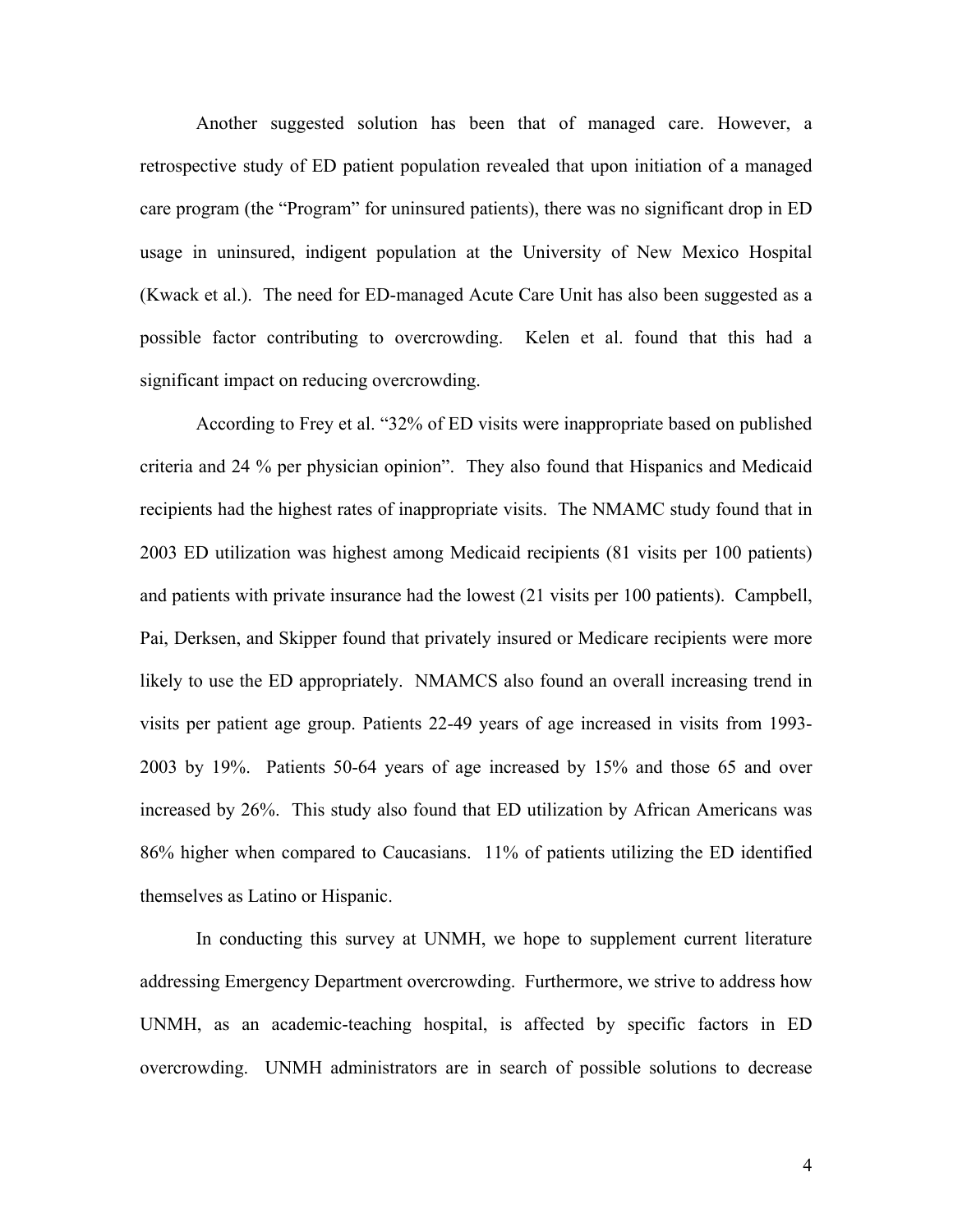patient waiting time, cost of ED visits, and the volume of patients utilizing the Emergency Department. However, these possible solutions are largely dependent on the reasons why patients are presenting to the Emergency Department. Therefore, our proposed study is vital in providing real time answers from the patients to the current situation at UNMH.

#### **B. QUESTIONS:**

The goal of our research project is to explore different factors contributing to Emergency Department overcrowding at University of New Mexico Hospital. In particular, we want to address the following questions:

1. What patient populations are present in the ED at particular hours of the day?

With reference to questions as follows: Age (#20); Gender (#19); Socioeconomic status:

Health Insurance (#8a), Education (#18a ); and Ethnicity (#21).

2. What percentage of patients are informed about alternative resources/clinics and would be willing to be seen at these places as opposed to the ER?

With reference to questionnaire: (#11a).

3. What type of insurance (Medicaid, Medicare, self-pay) is used by patients presenting at the ED?

With reference to questionnaire: (#8a)

In addressing these questions, we will analyze the relationship between possible contributing factors to determine efficient solutions.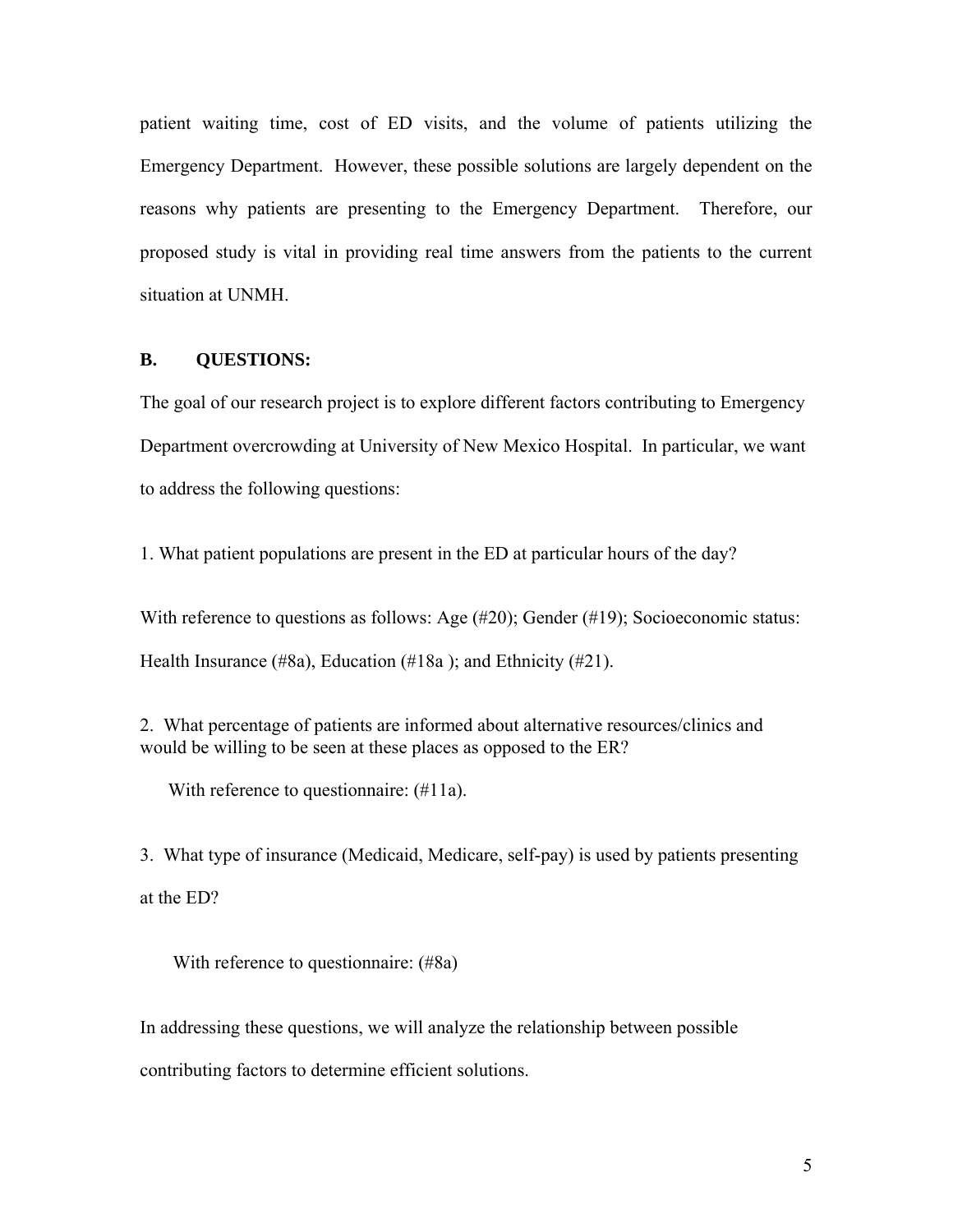#### **METHODS**

**Study Design.** This was a cross-sectional survey study designed to study the stated goals to study Emergency Department overcrowding at University of New Mexico Hospital. The institutional review board at the facility approved the study.

**Study Setting and Population.** This study was conducted in the waiting area of the UNMH ED and UNMH Urgent care. Because pediatric EDs have their own characteristics and patinet volume-time distributions, they were excluded from this study.

**Survey Development.** The survey was modified from an initial survey as proposed by Dr. Edward Smith, a Family Medicine Resident (graduate) from UNM Family Medicine Residency program. The survey's questions were modified primarily by the medical students with added suggestions from the research mentors: Dr. Kaufman and Dr. Skipper in addition to Dr. Thomas Schiffler. During the first phase, a satellite sampling of the surveys were conducted at the UNMH ED waiting area to test the survey.

#### **Approval from IRB**

The Internal Review Board at the UNM SOM approved the study. We applied the study under human subjects with full anonymity without asking or revealing any identifying personal information from the study participants. The subjects were provided with an introductory letter from Dr. Kaufman along with the approval letter from IRB. No compensations were offered to the study participants and their participant was based solely voluntarily after obtaining verbal informed consent.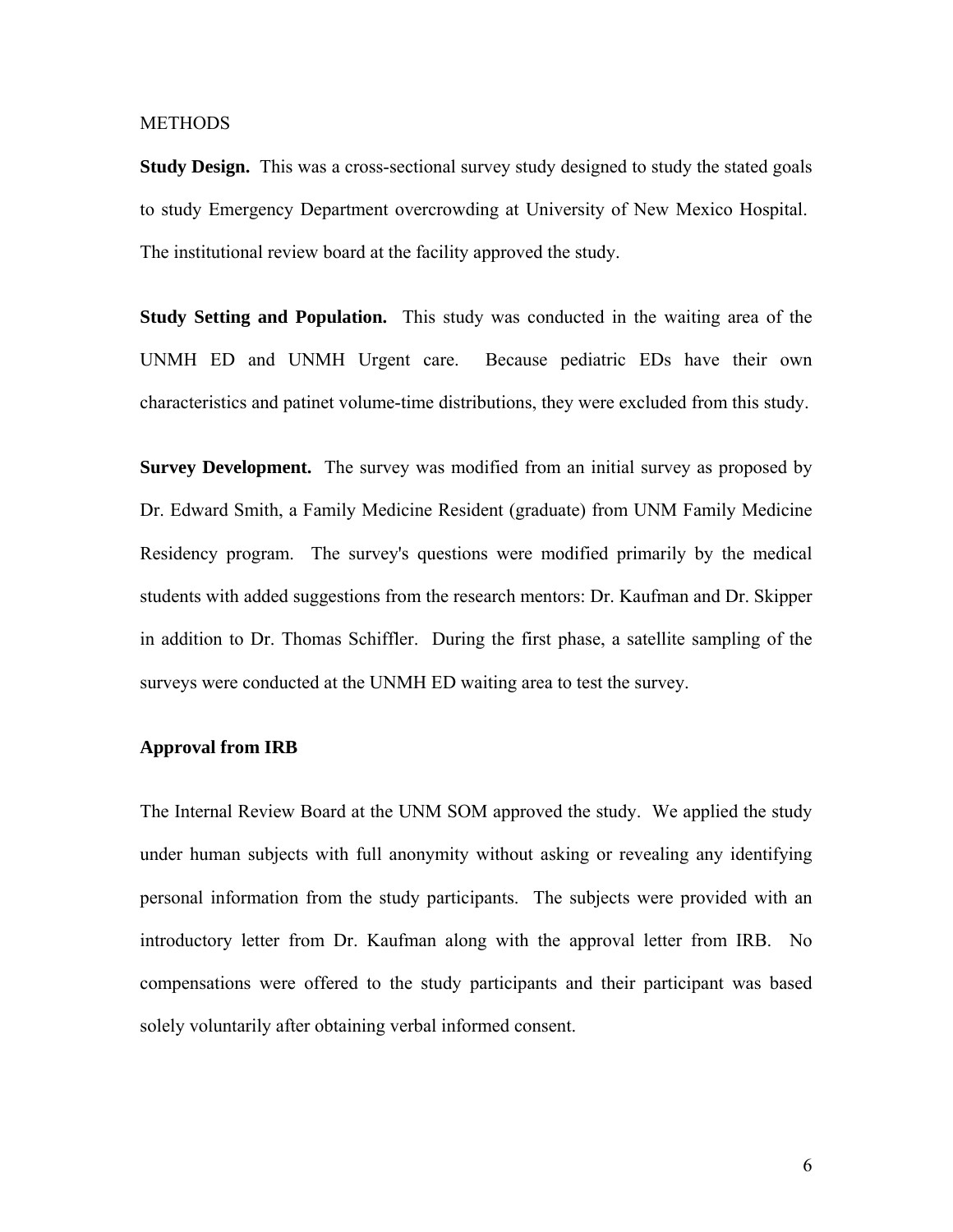**Selection of dates, times, and individuals.** In order to cover the full range of demographics at patients at the ED, the selection of dates and times were performed randomly with the help of statistician Dr. Betty Skipper. The survey was performed in the month March and April, 2005. Days of the week and weekends were randomly selected in addition to hours of the day. Each day was divided into three blocks of time: 7am to 2pm; 2pm to 10pm; and 10pm to 7am.

**Survey content.** A self-administed survey of 31 questions were administered in English and Spanish. The attached file: contains the copies of the survey both in English and Spanish. (Please see Addendum I)

**Conduction of the survey.** The study was administered by the medical students in the waiting area of the UNMH ED and UNMH Urgent care. On the randomized days, the students personally explained the purpose of the study and individually requested waiting room patients for their participation in filling out the questionnaires. Each participant was provided a questionnaire, a pen, and a clip board. The students read the questionnaire if needed for those with reading difficulties and then waited in the waiting room to answer any questions and/or for clarification purposes.

The questionnaires were made available in both English and Spanish. The Spanish translation was performed by Ms. Margarita Pedrego, a High School Spanish teacher at La Cueva High School, Albuquerque. A log was obtained to record those patients who refused to participate in the survey.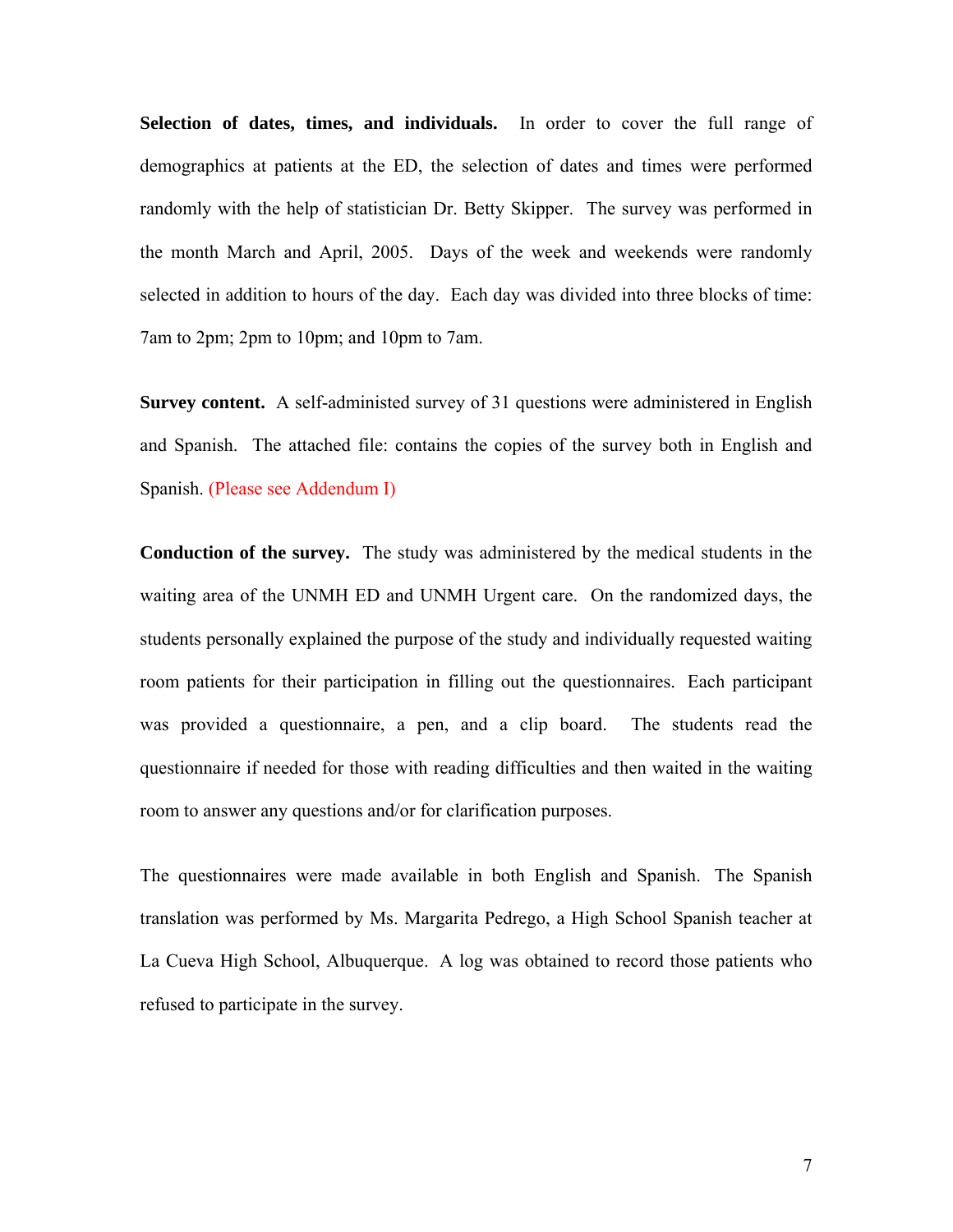**Statistical analysis.** Specific times and days during the month of data collection were randomly chosen. Statistical analyses used confidence limits to estimate proportions of ED patients in specific demographic and knowledge of alternate resources categories. Chi-square tests were used to compare knowledge of alternative resources and demographic characteristics for weekdays and weekends. If 50% of those coming to the ED on weekdays know of alternative resources, there is 80% power for detecting a difference if less than 35% or greater than 65% of the those coming to the ED on weekends know of alternative resources. The variables considered include: Age [18-34; 35-54; 55+]; Gender; Type of Insurance [Commercial, Medicaid, Medicare, Self-pay, UNM- Care Plan]; Education level [Elementary school, Middle school, High School, Vocational School; College]; and Ethnicity [Anglo, Hispanic, Native American, and others]. Data was entered in Epi Info (put out by Center for Disease Control) and converted into SAS Data. Dr. Betty Skipper and Dr. Margaret Sanders (Statisticians) assisted with the analysis.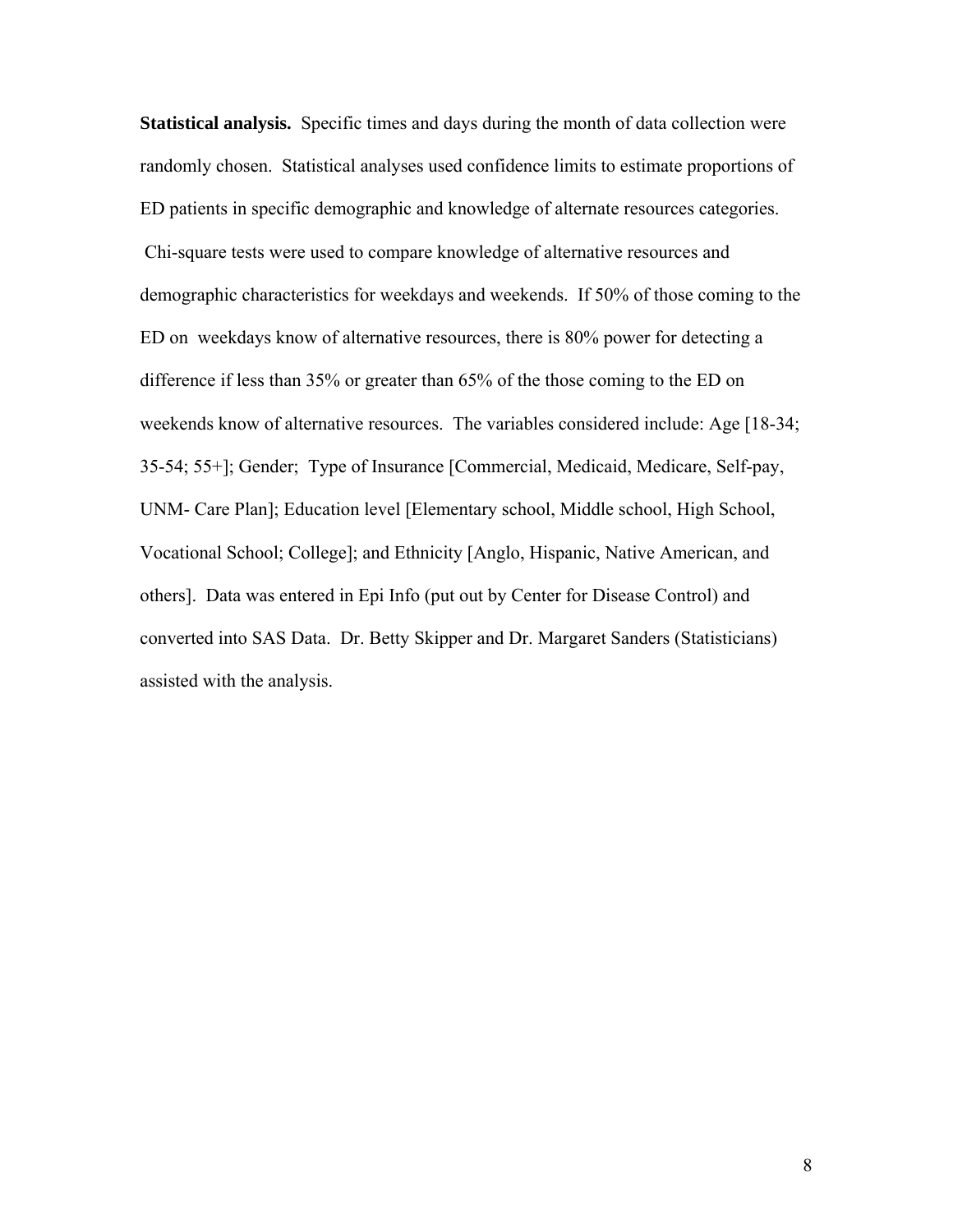**Table 1**. Variable Categories for Weekdays: Day, Early evening, Evening, and Night.

| Weekdays | Times of<br>Day | Age    | Gender | Type of<br><b>Insurance</b> | <b>Ethnicity</b> | <b>Education</b>      | Informed about<br>alternative<br>clinics? |
|----------|-----------------|--------|--------|-----------------------------|------------------|-----------------------|-------------------------------------------|
|          |                 | 18-    |        |                             |                  | Elementary            |                                           |
|          | Dav             | 34     | Male   | Commercial                  | Hispanic         | school                | Yes                                       |
|          | Early           | $35 -$ |        |                             |                  |                       |                                           |
|          | Evening         | 54     | Female | Medicaid                    | Anglo            | Middle school         | No                                        |
|          | Late            |        |        |                             | Native           |                       |                                           |
|          | Evening         | $55+$  |        | Medicare                    | American         | High school           |                                           |
|          |                 |        |        |                             |                  | Vocational            |                                           |
|          | Night           |        |        | UNM-Plan                    | <b>Others</b>    | school                |                                           |
|          |                 |        |        | Self Pay                    |                  | College               |                                           |
|          |                 |        |        |                             |                  | <b>Beyond College</b> |                                           |

**Table 2**. Variable Categories for Weekdays: Day, Early evening, Evening, and Night.

| Weekends | Times of<br>Day | Age    | <b>Gender</b> | Type of<br><b>Insurance</b> | <b>Ethnicity</b> | <b>Education</b>      | Informed about<br>alternative<br>clinics? |
|----------|-----------------|--------|---------------|-----------------------------|------------------|-----------------------|-------------------------------------------|
|          |                 | 18-    |               |                             |                  | Elementary            |                                           |
|          | Day             | 34     | Male          | Commercial                  | Hispanic         | school                | Yes                                       |
|          | Early           | $35 -$ |               |                             |                  |                       |                                           |
|          | Evening         | 54     | Female        | Medicaid                    | Anglo            | Middle school         | No                                        |
|          | Late            |        |               |                             | <b>Native</b>    |                       |                                           |
|          | Evening         | $55+$  |               | Medicare                    | American         | High school           |                                           |
|          |                 |        |               |                             |                  | Vocational            |                                           |
|          | Night           |        |               | UNM-Plan                    | <b>Others</b>    | school                |                                           |
|          |                 |        |               | Self Pay                    |                  | College               |                                           |
|          |                 |        |               |                             |                  | <b>Beyond College</b> |                                           |

## **Limitations**

**Adult ER:** The nature of the survey conducted excluded pediatric population. Therefore, this survey only represents information related to adult population.

**Elimination of ambulance and trauma patients:** As the survey was conducted by interaction with those patients only in the waiting area, it eliminated information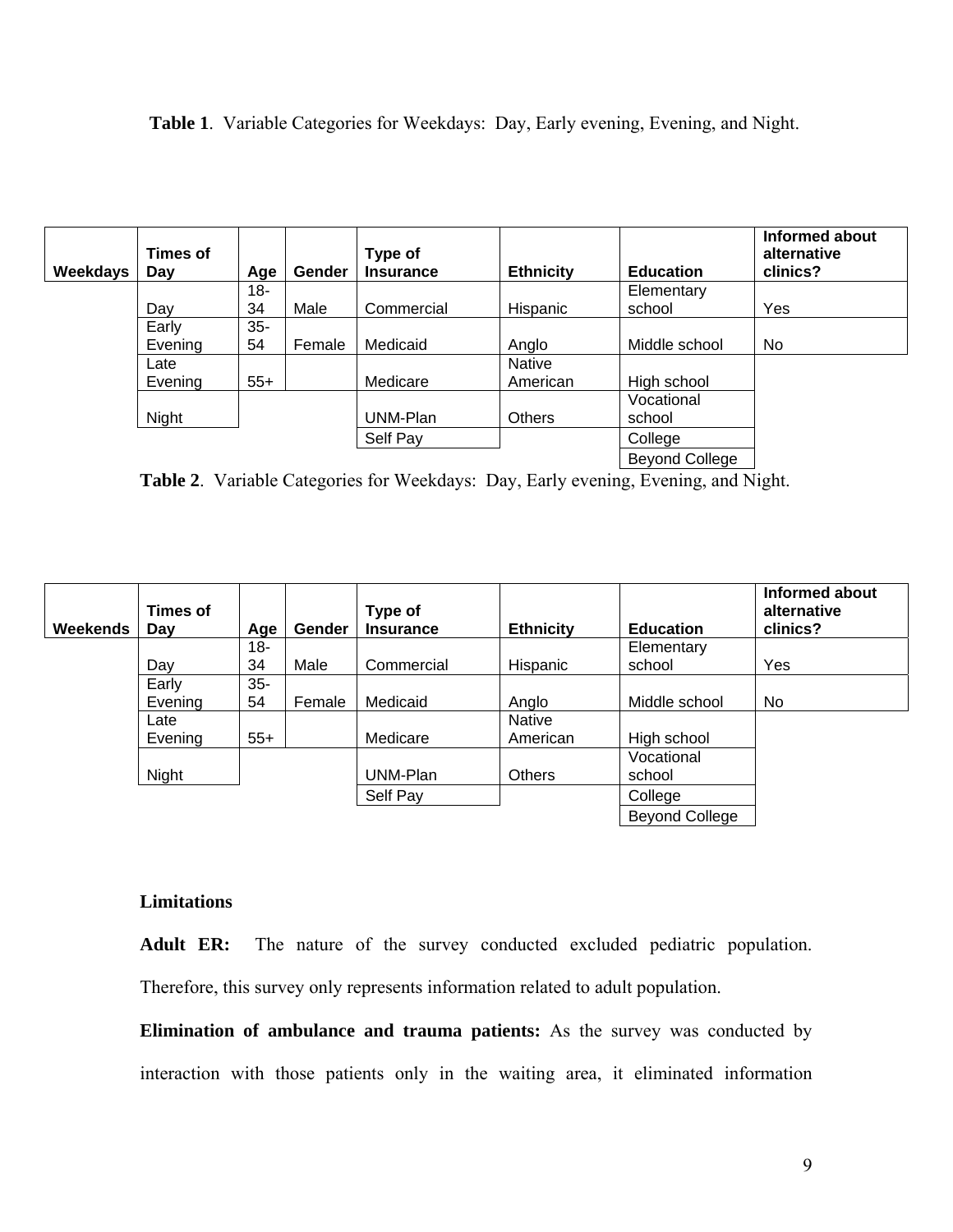regarding those patients who were in ambulance and trauma patients who were direct admits without going through the admissions gate. Another, limiting factor was initially, the survey was conducted to all persons waiting in the lobby, therefore, it included data from those family members whose family were patients in ED. However, their participation gave information regarding either their current family members who were either waiting to be seen, or in the ED, or of their personal experience as being a patient in the ED or Urgent care.

**Selection Bias:** Although the survey will be made available in English and Spanish, by nature those without knowledge of these languages were inherently excluded from the survey. The administration of the survey was be done in late February and March, thus the survey reflects the patient population only during that time of the year.

**Survey Inherent Error:** The questionnaire may be composed of inherent risks of error such as generating a sense of general economic status of the patient population without explicitly asking their income level*.* Yet, we feel that it is important not to ask such a sensitive question directly in order to have the patients feel at ease and to have a greater compliant rate in the participation of the survey.

**Refusals:** Those patients who refused to participate in the study were obviously not included and a log of refusals with reasons were kept as well.

#### **RESULTS:**

Table 3 shows the compiled demographic variables of the study. As can be seen, both sexes were represented equally (male: 49% and female: 51%), being a fairly young population of 94% (n=146) being less than 54 years of age. 64% of the participants were

10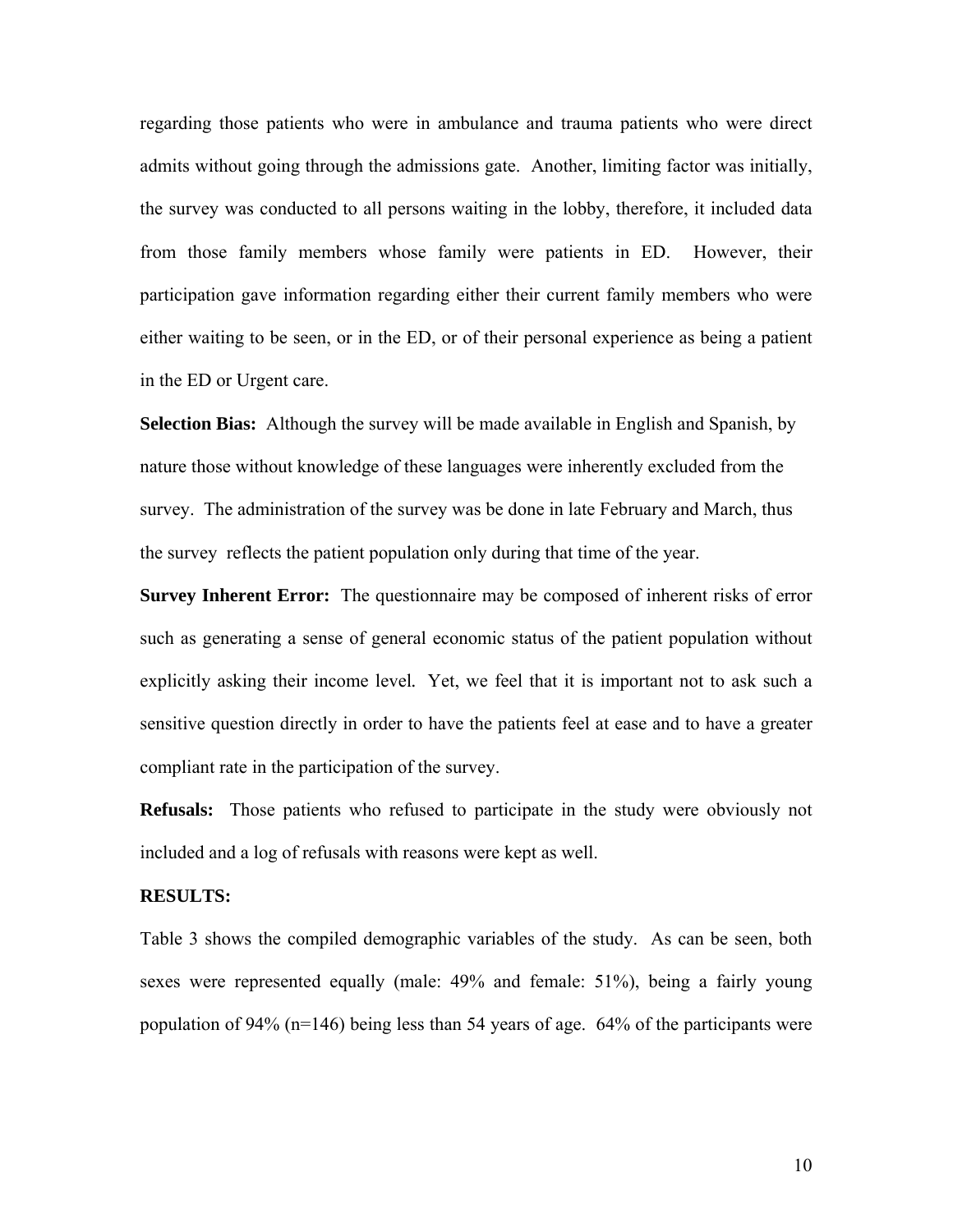employed with 67% of them being full employed. Majority (81%) of the participants were residents of Bernalillo county.

Table 4 and 5 shows the breakdown of the participant demographics with relation to the question of what percentage of people did not know about alternative resources to the ED and if they had known of the such an alternate, would they be willing to be seen there as opposed to the ED? Of interest, majority (77%) of the participants did not know of alternatives to ED and overwhelmingly, majority (78% male; 68% female) answered that they would go to an alternative if they had known of such a source as opposed to coming to the ED.

Table 6 shows the breakdown of health insurance used by patients presenting at the ED.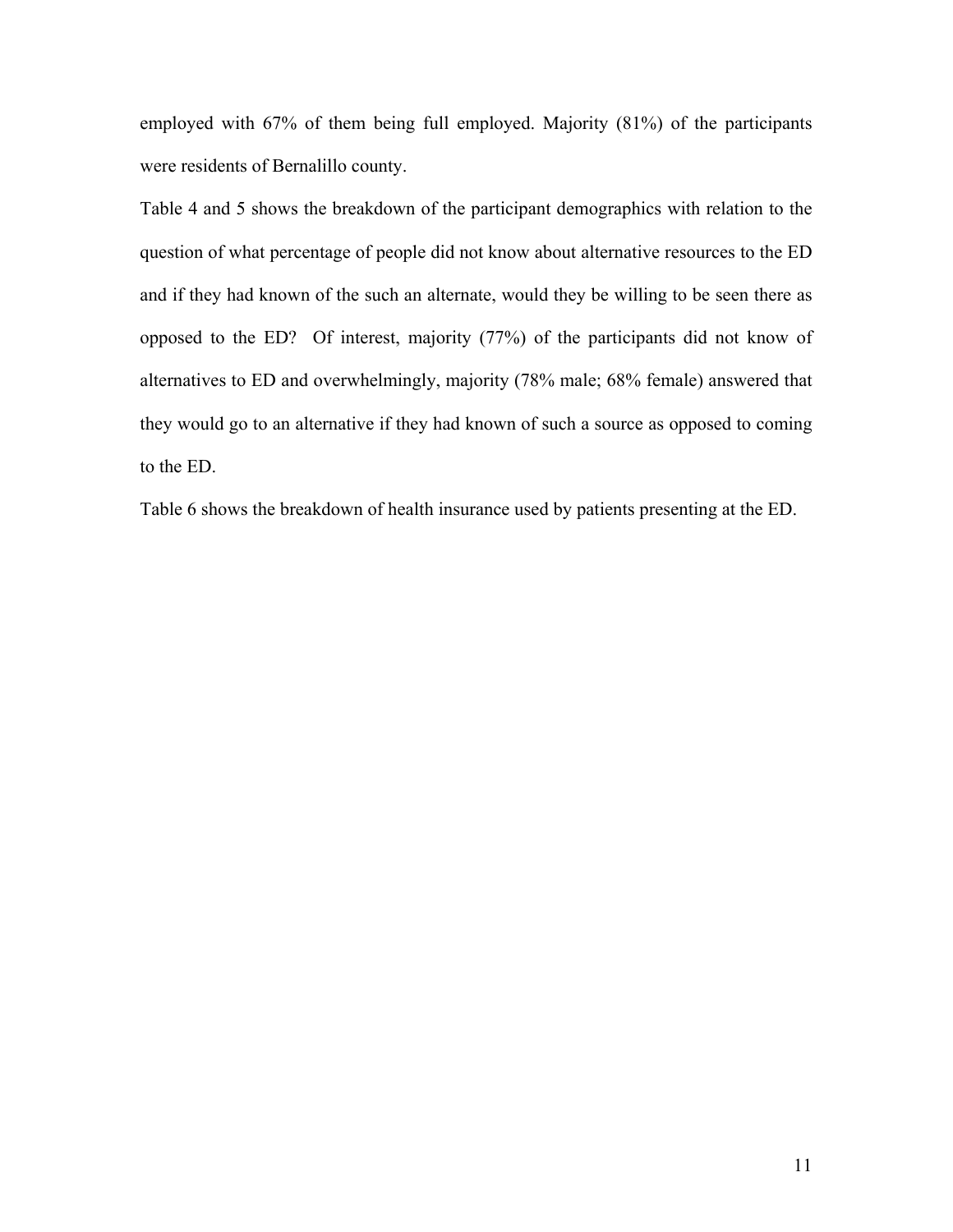## **TABLE 3. Demographic Variables**

|                               | $N = 146$  |                           | $N = 146$ |
|-------------------------------|------------|---------------------------|-----------|
| Demographic variable          | N(%)       | Demographic variable      | N(%)      |
| Gender                        |            | Employment                |           |
| Male                          | 67 (49%)   | employed                  | 87(64%)   |
| Female                        | 69 (51%)   | unemployed                | 32(24%)   |
| missing                       | 10         | other                     | 16(12%)   |
|                               |            | missing                   | 11        |
| Age                           |            | Type of Work              |           |
| $18 - 34$                     | 70 (54%)   | seasonal                  | 7(7%)     |
| 35-54                         | 51 (40%)   | steady                    | 8(8%)     |
| $55 +$                        | 8(6%)      | full time                 | 66 (67%)  |
| missing                       | 17         | part time                 | 17(17%)   |
|                               |            | missing                   | 48        |
| Ethnicity                     |            |                           |           |
| Non-Hispanic White            | 34(26%)    | Live in Bernalillo County |           |
| Hispanic                      | 68 (51%)   | Yes                       | 108 (81%) |
| African American              | 4(3%)      | N <sub>o</sub>            | 26 (19%)  |
| Native American               | $13(10\%)$ | missing                   | 12        |
| mixed race                    | 8(6%)      |                           |           |
| other                         | 6(5%)      | If no, what county        |           |
| missing                       | 13         | Bexar, TX                 | 1(5%)     |
|                               |            | Cibola                    | $2(10\%)$ |
| <b>Marital Status</b>         |            | McKinley                  | 3(14%)    |
| Never married                 | 45 (34%)   | San Juan                  | 1(5%)     |
| Living with long term partner | $27(20\%)$ | Sandoval                  | 4(19%)    |
| Married                       | 38 (28%)   | Socorro                   | 1(5%)     |
| Divorced                      | 16(12%)    | Taos                      | 1(5%)     |
| Separated                     | 4(3%)      | Torrence                  | 1(5%)     |
| Widowed                       | 4(3%)      | Valencia                  | 7(33%)    |
| missing                       | 12         | missing                   | 5         |
| Education                     |            |                           |           |
| college                       | 49 (37%)   |                           |           |
| vocational                    | $15(11\%)$ |                           |           |
| high school                   | 59 (45%)   |                           |           |
| middle school                 | 8(6%)      |                           |           |
| elementary                    | $1(1\%)$   |                           |           |
| missing                       | 14         |                           |           |
|                               |            |                           |           |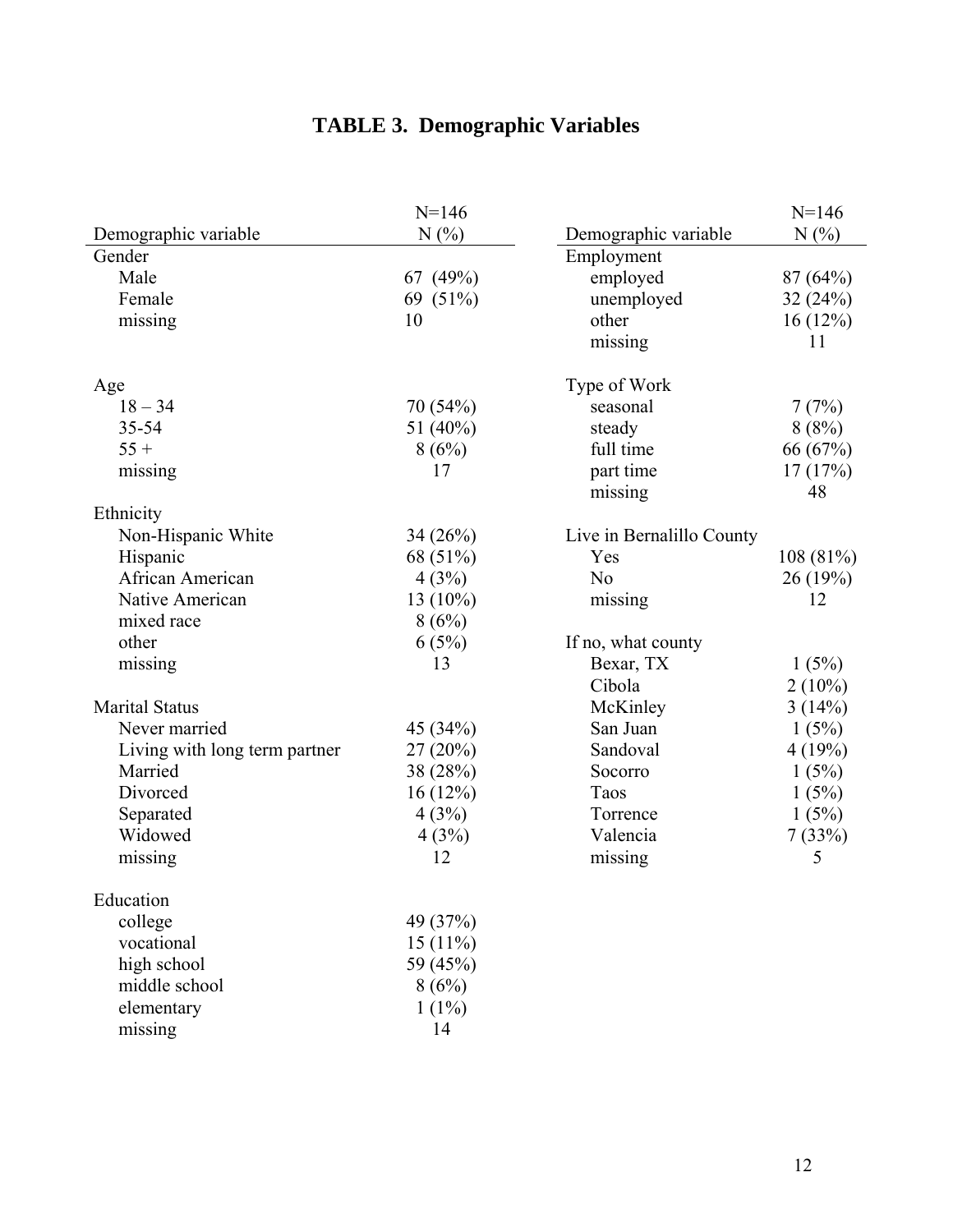## **TABLE 4: What percentage of patients are informed about alternative resources/clinics and would be willing to be seen at these places as opposed to the ER? N=146**

| Demographic variable     | Yes           | N <sub>o</sub> | Fisher's Exact |
|--------------------------|---------------|----------------|----------------|
|                          | N (row $\%$ ) | $N$ (row %)    | p-value        |
|                          |               |                |                |
| Gender                   |               |                | 1.00           |
| Male                     | 15(23%)       | 49 (77%)       |                |
| Female                   | 15(23%)       | 51 (77%)       |                |
| Ethnicity                |               |                | 0.71           |
| Non-Hispanic white       | 6(18%)        | 27 (82%)       |                |
| Hispanic                 | 16(25%)       | 49 (75%)       |                |
| All Other                | 8(27%)        | 22 (73%)       |                |
| Age                      |               |                | 0.28           |
| $18 - 34$                | 12(18%)       | 53 (82%)       |                |
| $35 - 54$                | 16(31%)       | 35 (69%)       |                |
| 55 and older             | 2(25%)        | 6(75%)         |                |
|                          |               |                |                |
| Education                |               |                | 0.90           |
| College                  | 11(23%)       | 36 (77%)       |                |
| Vocational               | 4(27%)        | 11(73%)        |                |
| High school              | 15(27%)       | 40 (73%)       |                |
| Elementary or middle     | 1(12%)        | 7(88%)         |                |
| school                   |               |                |                |
| <b>Medical Insurance</b> |               |                | 0.41           |
| Yes                      | $12(20\%)$    | 49 (80%)       |                |
| N <sub>o</sub>           | 19(26%)       | 53 (74%)       |                |
|                          |               |                |                |
| Employment               |               |                | 0.55           |
| Employed                 | 21(26%)       | 61(74%)        |                |
| Unemployed               | 5(16%)        | 26 (84%)       |                |
| Other                    | 4(27%)        | 11(73%)        |                |

## **Q 11a. Do you know of alternative clinics to using the Emergency room?**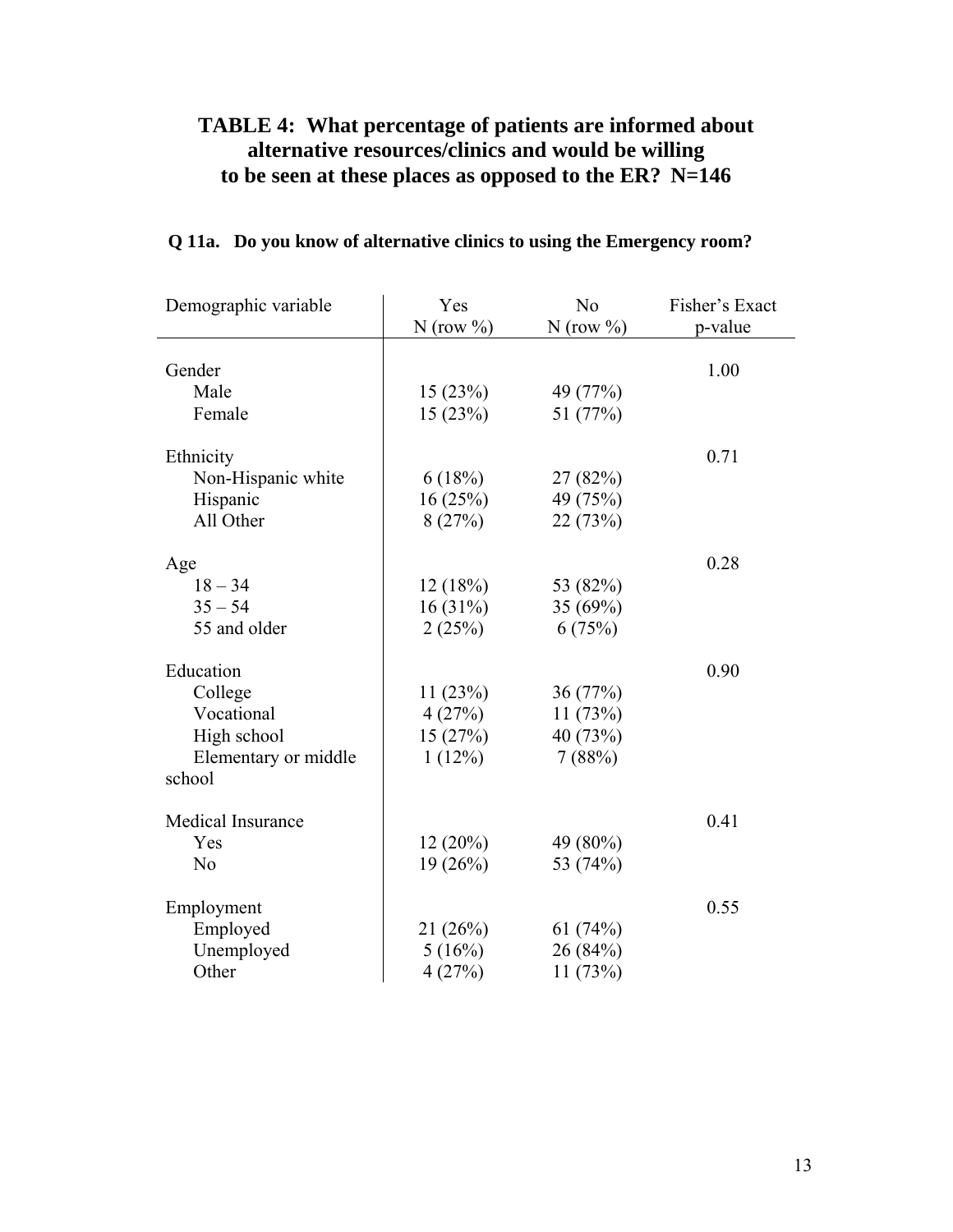| Demographic variable        | Yes<br>N (row $\%$ ) | N <sub>o</sub><br>$N$ (row %) | Fisher's Exact<br>p-value |
|-----------------------------|----------------------|-------------------------------|---------------------------|
|                             |                      |                               |                           |
| Gender                      |                      |                               | 0.23                      |
| Male                        | 47 (78%)             | 13(22%)                       |                           |
| Female                      | 45 (68%)             | 21(32%)                       |                           |
| Ethnicity                   |                      |                               | 0.69                      |
| Non-Hispanic white          | 24 (75%)             | 8(25%)                        |                           |
| Hispanic                    | 45 (69%)             | 20(31%)                       |                           |
| All Other                   | 21 (78%)             | 6(22%)                        |                           |
| Age                         |                      |                               | 0.51                      |
| $18 - 34$                   | 46 (68%)             | 22 (32%)                      |                           |
| $35 - 54$                   | 34 (77%)             | 10(23%)                       |                           |
| 55 and older                | 5(71%)               | 2(29%)                        |                           |
| Education                   |                      |                               | 0.07                      |
| College                     | $37(84%)$ $7(16%)$   |                               |                           |
| Vocational                  | 10(77%)              | 3(23%)                        |                           |
| High school                 | 39 (70%)             | $17(30\%)$                    |                           |
| Elementary or middle school | 4(44%)               | 5(56%)                        |                           |
| <b>Medical Insurance</b>    |                      |                               | 0.55                      |
| Yes                         | 42 (70%)             | $18(30\%)$                    |                           |
| N <sub>o</sub>              | 52 (75%)             | 17(25%)                       |                           |
| Employment                  |                      |                               | 0.60                      |
| Employed                    | 56 (70%)             | 24 (30%)                      |                           |
| Unemployed                  | 24 (80%)             | $6(20\%)$                     |                           |
| Other                       | 11(73%)              | 4(27%)                        |                           |

## **Table 5: Q11d – Would you have used one of these alternatives for your problem tod ay?**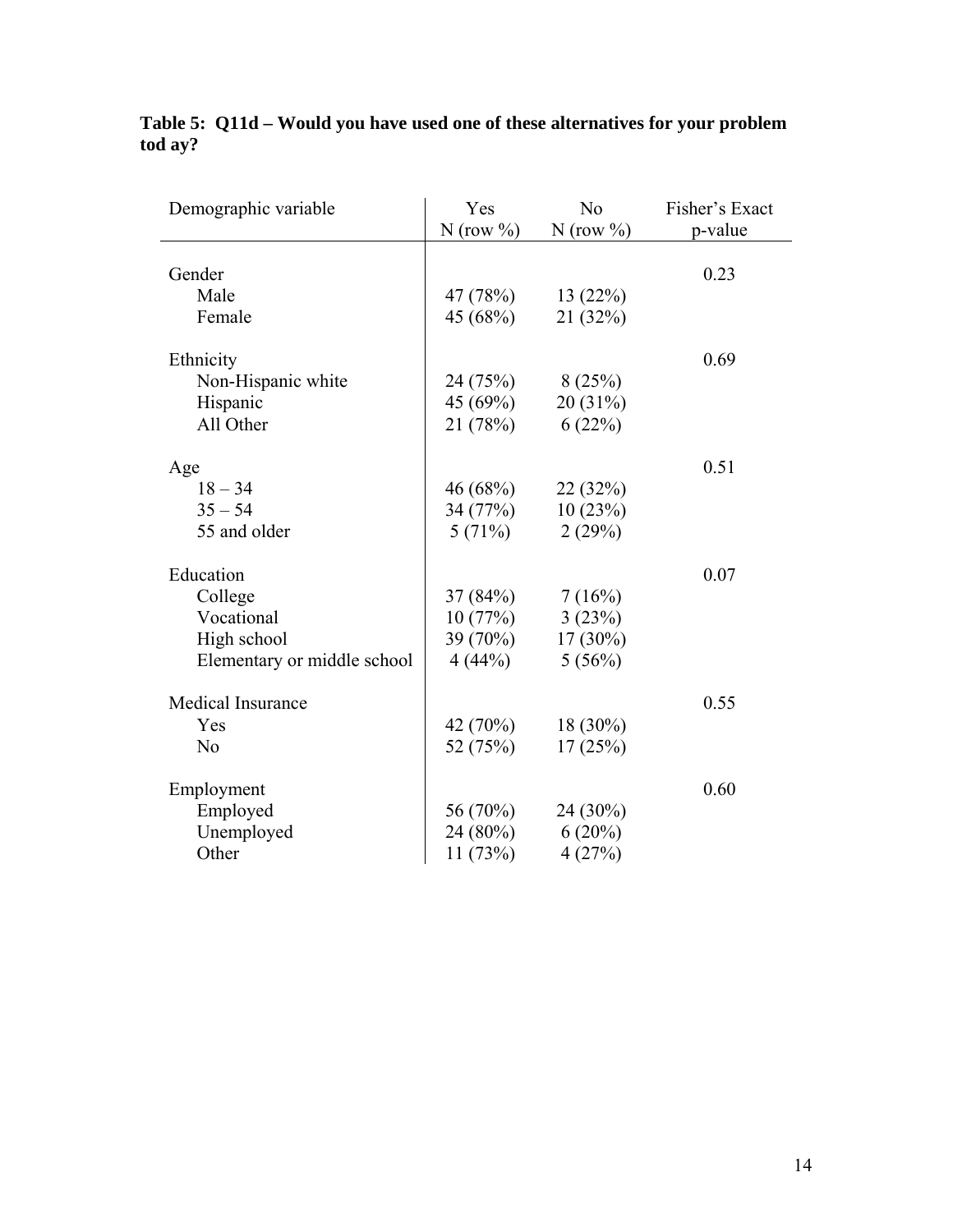| Q7 - How do you pay for your healthcare? | N(%        |
|------------------------------------------|------------|
|                                          |            |
| <b>UNM</b> Care                          | 27(18%)    |
| UNM Care, Medicaid, and Medicare         | $1(1\%)$   |
| UNM Care and Medicare                    | $3(2\%)$   |
| UNM Care and HMO                         | $1(1\%)$   |
| UNM Care and self pay                    | $1(1\%)$   |
| <b>UNM Care and other</b>                | $1(1\%)$   |
| Medicaid                                 | $15(10\%)$ |
| Medicare                                 | 8(5%)      |
| Medicaid and Medicare                    | $2(1\%)$   |
| Medicaid and HMO                         | $1(1\%)$   |
| <b>HMO</b>                               | 11(8%)     |
| HMO and self pay                         | $2(1\%)$   |
| HMO and other                            | $2(1\%)$   |
| Self pay                                 | $29(20\%)$ |
| Other                                    | 13(9%)     |
| None                                     | 10(7%)     |
| Did not answer the question              | 19(13%)    |
|                                          |            |

# **TABLE 6: What type of insurance (Medicaid, Medicare, self-pay)**

## **is used by patients presenting at the ED? N=146**

### **DISCUSSION:**

The first question we had aimed to find was: What patient populations are present in the ED at particular hours of the day? Gender played no difference in distribution of the survey participants. Females (51%) sought care at ER equally as the male (49%) counterparts. However, high employment rates dispelled the myth that most of the patients at UNMH are unemployed because majority (64%) of the participants were full time employed while 24% were unemployed. Regarding health insurance coverage, 20% of the participants reported themselves to be "self pay" while the second highest (18%) of population reported to have UNM Care Plan while 10% reported to have Medicaid.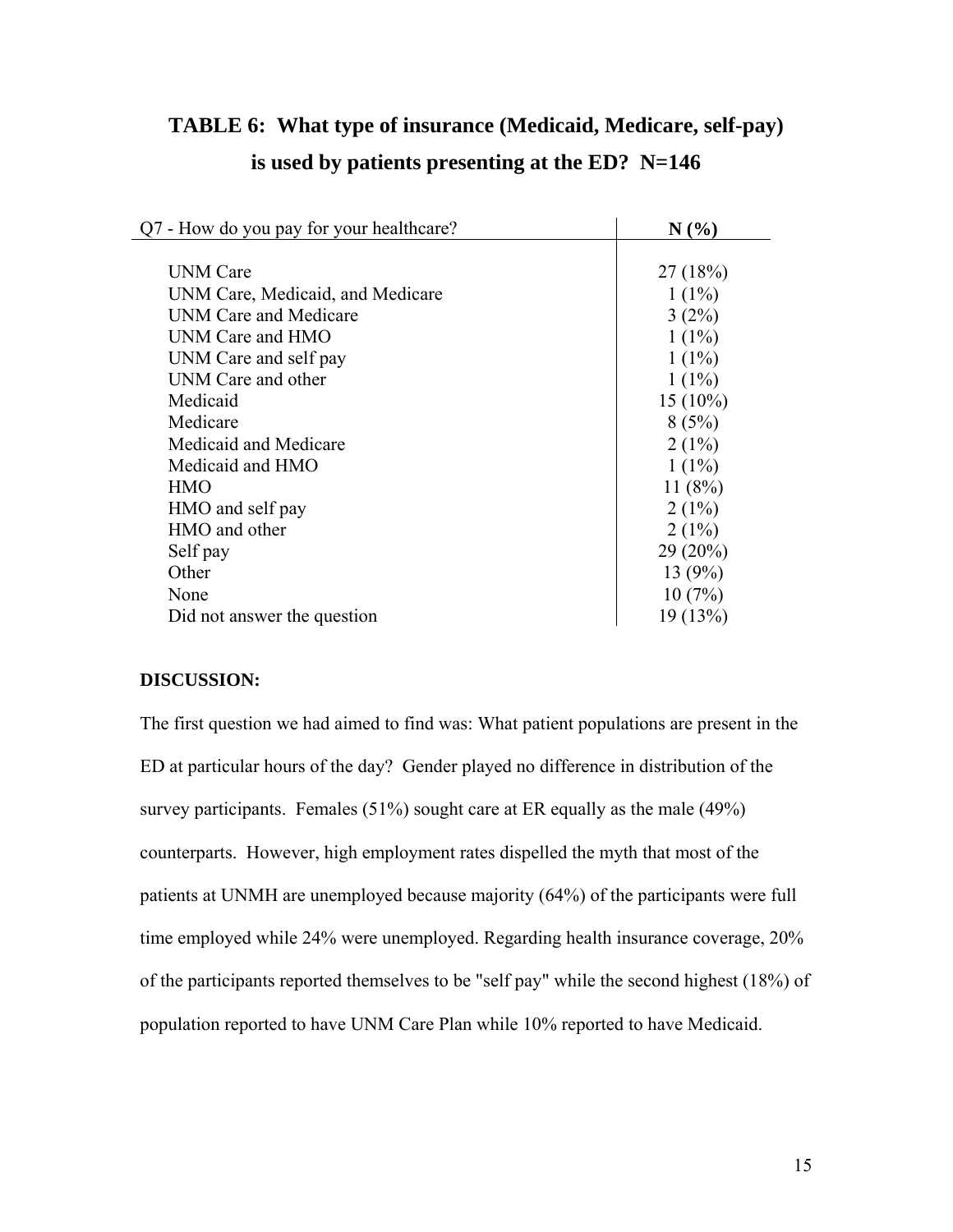As shown in Table 4, a high rate (77%) of the survey participants do not know of ER alternatives. This was equivocally same with the both males and females. Various reasons can be contributing to this gap in knowledge about ER alternatives. It could be that there is lack of information available for these participants regarding the alternatives or it could be that availability of such alternatives are not well advertised. The idea of night clinics is a new development that could address this need as xx% responded that if such an alternative is available then they would rather go to these clinics than come to the ER as they did not feel that the care at ER was significantly better than regular clinics. Currently, the evening clinics at UNM based family medicine clinics (1209 Clinic) have been reported to have 65% full statistics (as per Dr. Shiffler's conversation with the clinic in 2007).

Suggestions for improvement for having full statistics at such evening clinics could involve advertising of evening clinic hours at check in period and through local media of newspaper and radio. The evening clinics at UNM Family Medicine Department could be continued to open evening hours for continued access. Another suggestion is to assign a "medical home" with a Primary care provider for patients once they leave the ER. This will provide a strong safety net in preventing ER overcrowding and having evening clinics open at these medical home sites will provide continuous care which is efficient. Our study is somewhat compromised by limitations regarding the small amount of study participitants however it suggests important trends which are tailored to finding solutions that would cater to the local population being served by the mission of hospital. Future studies performed during different seasons of the year could be beneficial in getting full data in addition to having a large amount of study participants.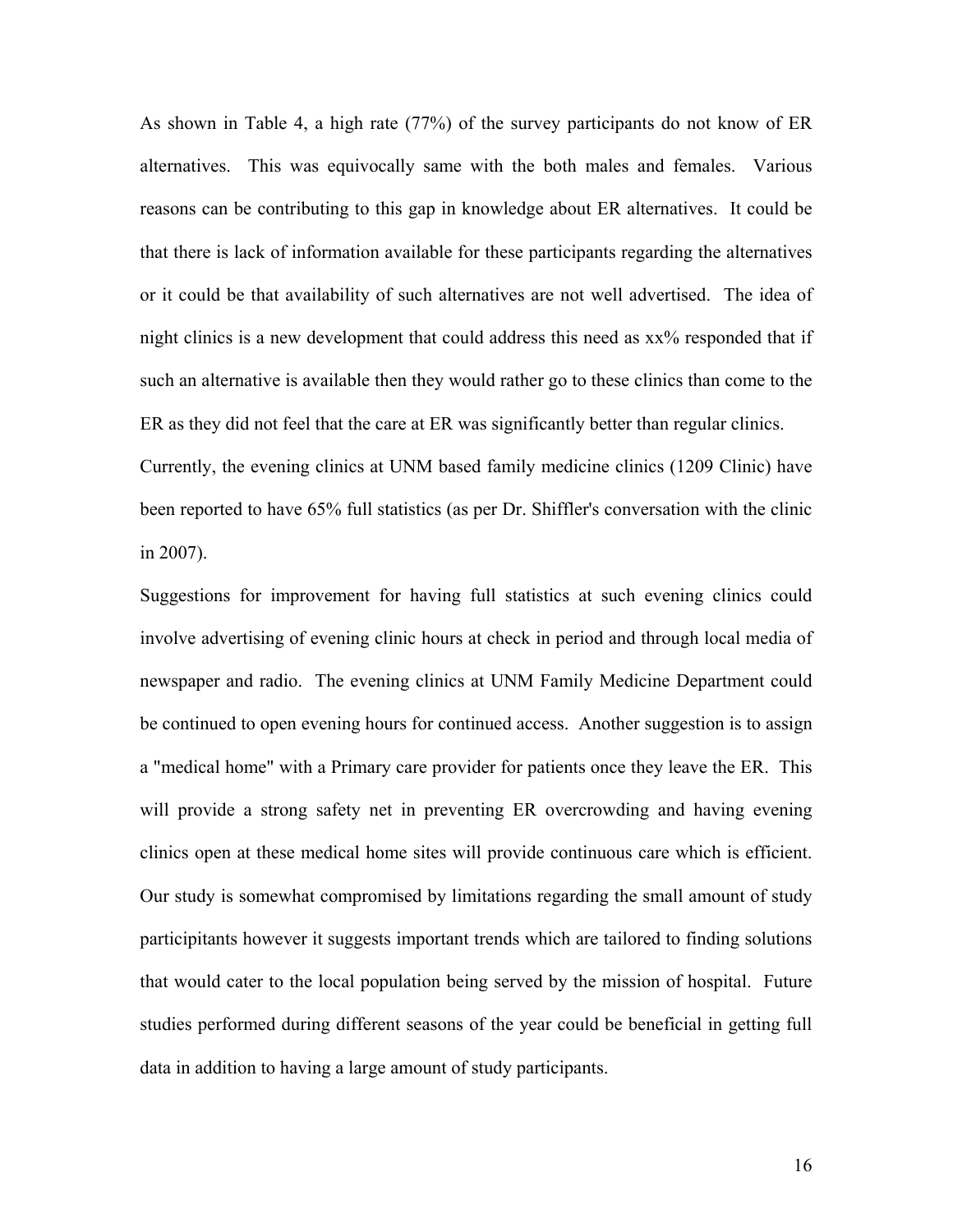#### References

Bamezai A., G. Melnick and A. Nawathe. Cost of an Emergency Department visit and its Relationship to Emergency Department Volume, Annals of Emergency Medicine, May 2005; 45(5).

Campbell, P.A., R.K. Pai, D.J. Derksen, and B. Skipper. Emergency Department Use by Family Practice Patients in an Academic Health Center. Family Medicine. 1998; 30(4): 272-275.

Frey, L., J. Schmidt, D. Derksen, and B. Skipper. A Rural Emergency Department. The Western Journal of Medicine. 1994; 160(1): 38-42.

Grumbach, K, K. Dennis, and A. Bindeman. Primary Care and Public Emergency Department Overcrowding. American Journal of Public Health. March 1993; 83(3): 372-378.

Kwack et al. Effect of managed care on emergency department use in an uninsured population. Annals of Emergency Medicine. 43(2): 166-173.

Kelen G.D., J.J. Scheulen, and P.M. Hill. Effect of an ED Managed Acute Care Unit on ED Overcrowding and Emergency Medical Services Diversion. Academic Emergency Medicine 8(11): 1095-1100.

McCarthy, M.L. et al. Referral of Medically Uninsured Emergency Department Patients to Primary Care. Academic Emergency Medicine. June 2002; 9(6): 639-642.

National Hospital Ambulatory Medical Care Survey. [www.cdc.gov/nchs/about/major/ahcd/ercharts.htm](http://www.cdc.gov/nchs/about/major/ahcd/ercharts.htm)

Northington,WE, J.H. Brice, and B. Zon. Use of an Emergency Department by Non Urgent Patients. American Journal of Emergency Medicine. 2005; 23(2): 131-7.

Richardson, L.D. and U. Hwang. Access to Care: A Review of the Emergency Medicine Literature. Academic Emergency Medicine. November 2001; 8(11).

Steinbrook, R. The Role of the Emergency Department. The New England Journal of Medicine. March 1996; 334(10): 657-658.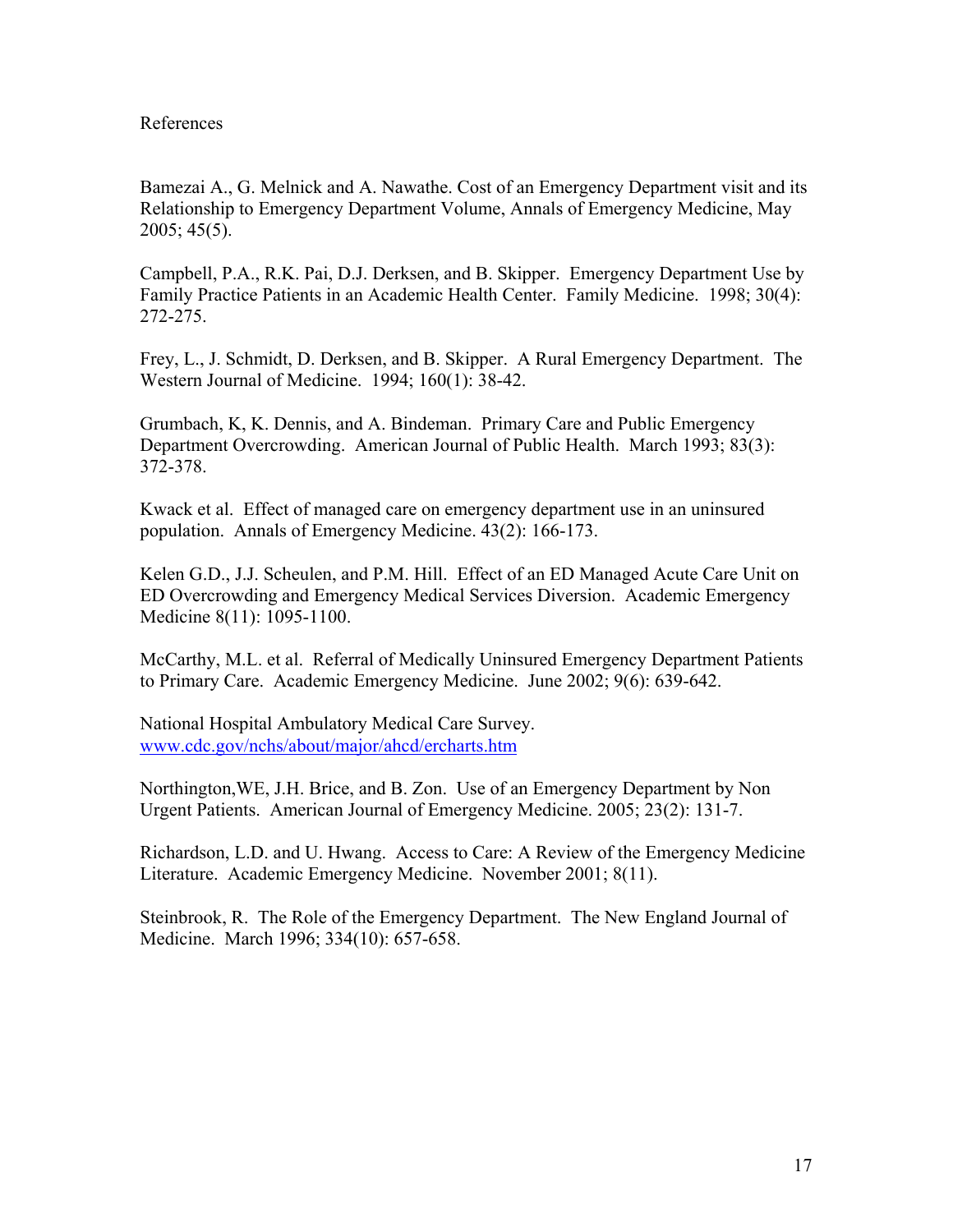#### **Addendum 1: Copy of the Questionnaire**

The purpose of this survey is to find out more about the reasons our patients at UNM have chosen to visit the Emergency Department or Urgent Care. Long term goals include developing or expanding strategies to reduce the burden of ER overcrowding such as opening more clinics or expanding/rotating hours. Using these data, we will try to find out how we may better provide healthcare for you. Medical care received today and waiting time will not be affected by your participation in this survey.

Thank you for agreeing to complete this survey. All information, including your medical record number, will be kept confidential and only be viewed by healthcare professionals.

1) What is your medical record number?

2) Why did you come to the emergency room today?

3a) Did you consider going somewhere other than the Emergency Room? Yes No

 $\mathcal{L}_\text{max} = \frac{1}{2} \sum_{i=1}^n \mathcal{L}_\text{max}(\mathbf{z}_i - \mathbf{z}_i)$  $\_$  , and the set of the set of the set of the set of the set of the set of the set of the set of the set of the set of the set of the set of the set of the set of the set of the set of the set of the set of the set of th

 $\_$  , and the set of the set of the set of the set of the set of the set of the set of the set of the set of the set of the set of the set of the set of the set of the set of the set of the set of the set of the set of th  $\_$  , and the set of the set of the set of the set of the set of the set of the set of the set of the set of the set of the set of the set of the set of the set of the set of the set of the set of the set of the set of th

3b) What prevented you going elsewhere?

4) Do you have your own doctor or your own clinic that you visit regularly? (A "regular doctor")

Yes No

5) What type of clinic do you you regularly attend? Family Practice (all ages) Internal medicine (adults only ages 18 and up) OB/GYN or Womens Health (sees only women) Pediatrics (sees only children 0-18 years old) Other Specify:

6) Do you know if your doctor is a doctor in the community, resident doctor, faculty at UNM, nurse practitioner, or physician assistant? (your "regular doctor")

 Yes No If yes: Doctor in the community (not at UNM, at Lovelace, Presbyterian etc) Resident doctor (in-training) Attending doctor (faculty at UNM) Nurse Practitioner Physician assistant (PA)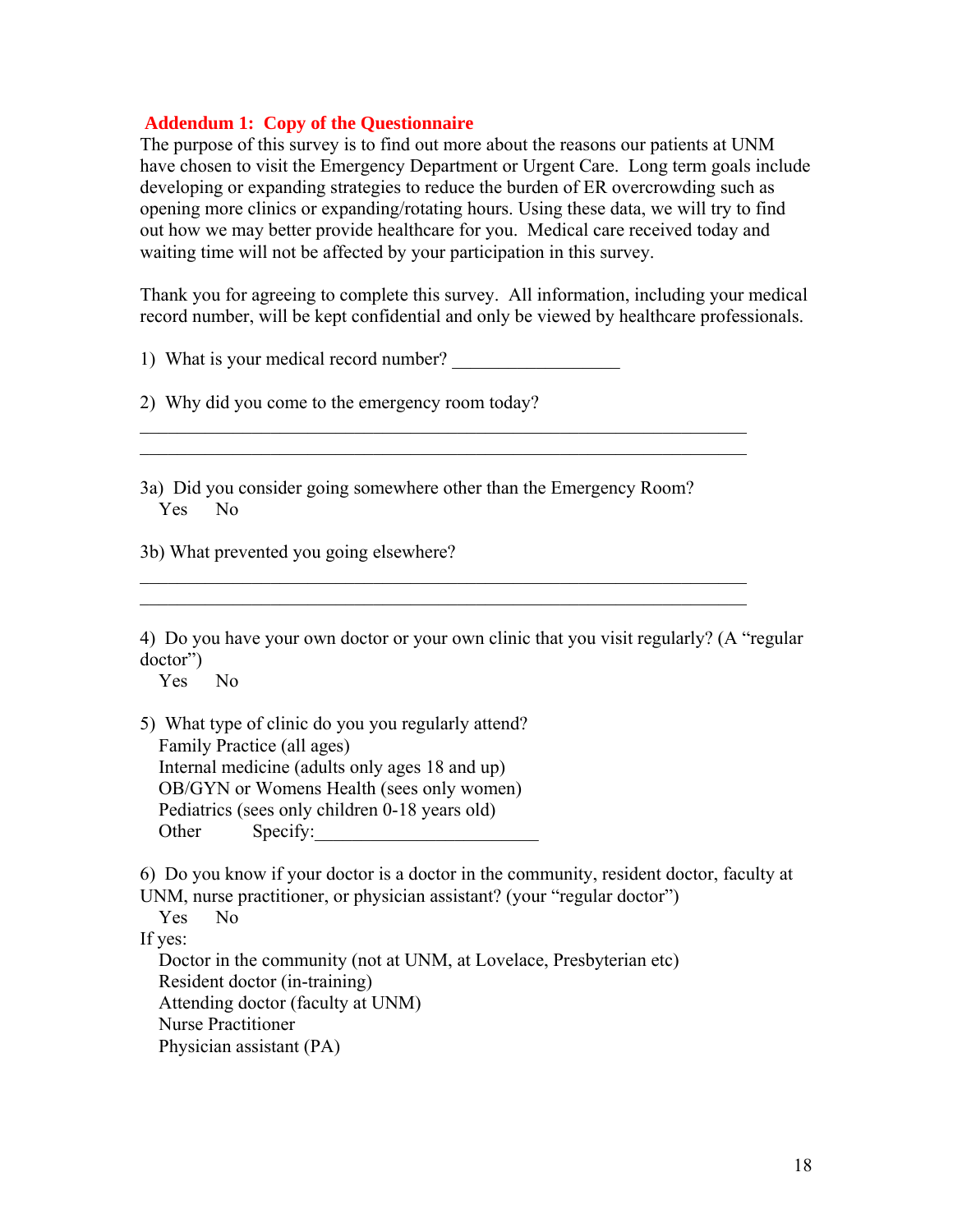7) Do you have medical insurance?

Yes No

8a) How do you pay for your healthcare? Please check all that applies: UNM Care Plan Medicaid Medicare HMO based pay plan Self-pay Other Specify: No insurance or cannot pay; if no insurance: Insurance ran out (expired) Waiting for coverage No longer eligible for coverage (moved, changed jobs, lost job etc)

- 8b) Has anyone told you about "UNM Care" or State Coverage Initiative at UNM? Yes No
- 9) Do you know how to get an appointment at a primary care clinic? Yes No

10) If you could make an appointment at an evening primary care clinic would you go there for non-emergencies or other illnesses? Yes No

- 10b) ) Regarding the health problem bringing you here today, the care is given better at: Emergency room gives *better* care than a Primary care clinic Emergency room gives *same* care as a Primary care clinic Primary care clinic gives *better* care than Emergency room
- 11a) Do you know of alternative clinics to using the Emergency Room? Yes No

 $\mathcal{L}_\text{max} = \frac{1}{2} \sum_{i=1}^{n} \frac{1}{2} \sum_{i=1}^{n} \frac{1}{2} \sum_{i=1}^{n} \frac{1}{2} \sum_{i=1}^{n} \frac{1}{2} \sum_{i=1}^{n} \frac{1}{2} \sum_{i=1}^{n} \frac{1}{2} \sum_{i=1}^{n} \frac{1}{2} \sum_{i=1}^{n} \frac{1}{2} \sum_{i=1}^{n} \frac{1}{2} \sum_{i=1}^{n} \frac{1}{2} \sum_{i=1}^{n} \frac{1}{2} \sum_{i=1}^{n} \frac{1$  $\mathcal{L}_\text{max} = \frac{1}{2} \sum_{i=1}^{n} \frac{1}{2} \sum_{i=1}^{n} \frac{1}{2} \sum_{i=1}^{n} \frac{1}{2} \sum_{i=1}^{n} \frac{1}{2} \sum_{i=1}^{n} \frac{1}{2} \sum_{i=1}^{n} \frac{1}{2} \sum_{i=1}^{n} \frac{1}{2} \sum_{i=1}^{n} \frac{1}{2} \sum_{i=1}^{n} \frac{1}{2} \sum_{i=1}^{n} \frac{1}{2} \sum_{i=1}^{n} \frac{1}{2} \sum_{i=1}^{n} \frac{1$ 

 $\mathcal{L}_\text{max}$  , and the contribution of the contribution of the contribution of the contribution of the contribution of the contribution of the contribution of the contribution of the contribution of the contribution of t

If yes, can you name the alternative clinics:

11b) What would be the best time slots to use alternative clinics?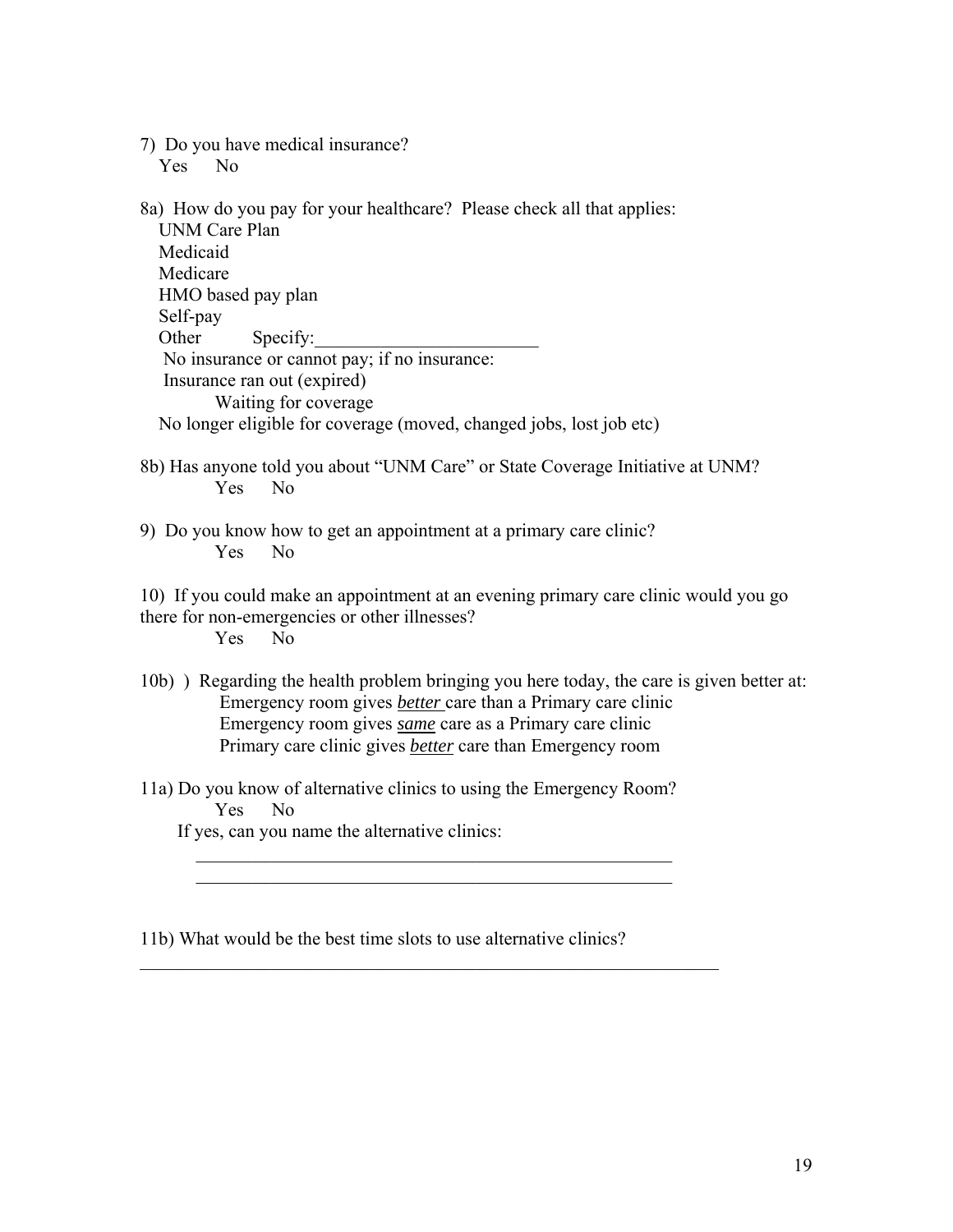11c) What locations would be best for you to visit these clinics (check all that apply)?

 SE SW

NE

NW

11d Would you have used one of these alternatives for your problem today? Yes No

12) What time of day/night are you completing this survey?

Weekday –OR-

Weekend

and between:

 8am-4pm 4pm-9pm 9pm-Midnight Midnight-8am

13a) If you do not have insurance or didn't have insurance, how do you/how would you pay for your medical care?

 Pay when I am seen by doctor Payment plan Sliding scale Can't pay Other

13b) Does payment before being seen in an outside clinic play a role in your choosing the Emergency Room for primary care?

Yes No

13c) Have you ever felt that you could not afford to go to the doctor? Yes No

14) How many times in the last year did you NOT see a doctor because you felt you couldn't afford the visit?

 None One time Two times Three times Four times More than 5 times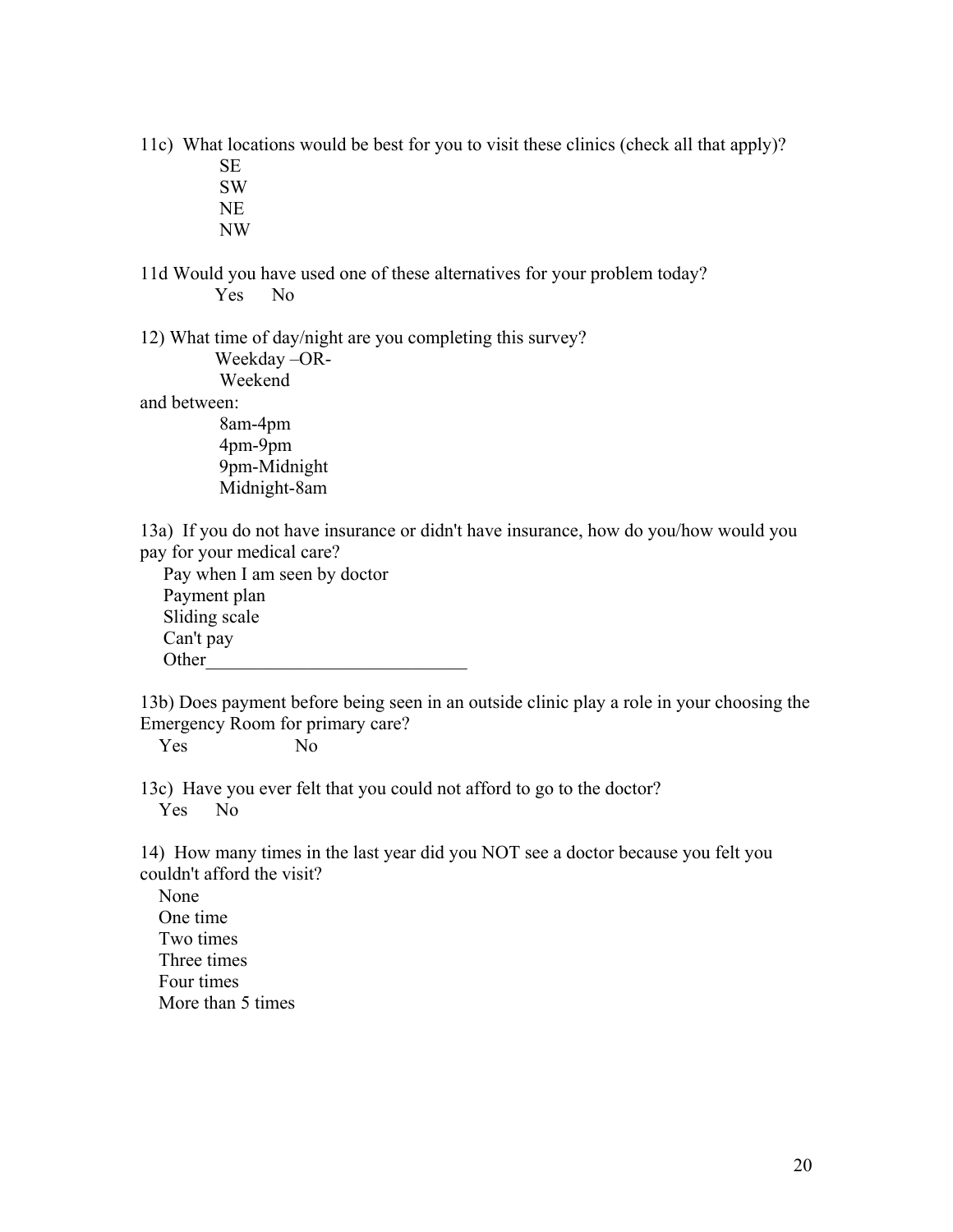15) How many times in the last year have you visited the UNM emergency room/urgent care?

 None This is the first time Two visits Three visits Four visits More than 5 visits

 16) How many times in the last year have you visited another Emergency Room (Presbyterian, Lovelace, etc)

 None One visit Two visits Three visits Four visits More than 5 visits

17) How many times in the last year have you visited the emergency room and NOT been seen (i.e. you left before being seen, emergency room was too crowded, had to go to work etc)

 None One time Two times Three or more times What was the reason you were not seen? \_\_\_\_\_\_\_\_\_\_\_\_\_\_\_\_\_\_\_\_\_\_\_\_\_\_\_\_\_\_\_\_\_\_\_

18a) What level did you reach in school?

 College and/or beyond Vocational High school Middle school Elementary

18b) Are you: Employed Unemployed Other (student, retired, disabled on SSI/disability etc

18c) What is your occupation? Type of work? Seasonal Steady

Part-time

Full-time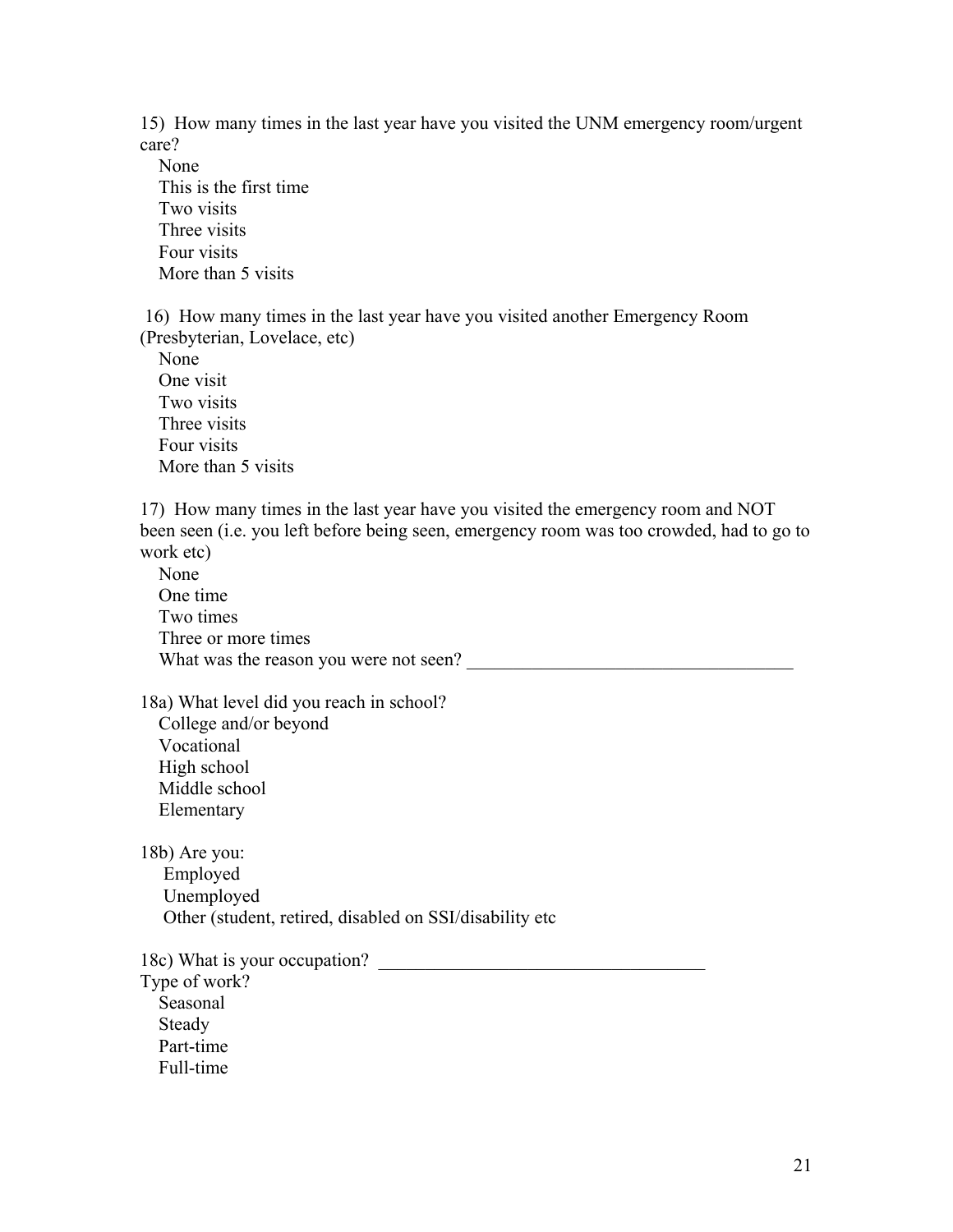18d) Do you get health benefits through work? Yes No

19) Are you male or female? Male Female

 $\mathcal{L}_\text{max}$  , where  $\mathcal{L}_\text{max}$  and  $\mathcal{L}_\text{max}$ 

20) How old are you?

- 21) How would you describe your ethnicity/race? White or Caucasian non-Hispanic Latino or Hispanic African American/Black Asian/Pacific Islander (Japanese, Chinese, Vietnamese etc) Mixed race or biracial Other
- 22) What is your marital status? Never married Living with long term partner Married Divorced Separated Widowed

23) How many people are there in your immediate family? (including spouse and children)

- 24) Do your children have medical coverage? Yes No Not applicable
- 25a) Do you live in Bernalillo county? Yes No

 $\mathcal{L}_\text{max}$ 

25b) If not, which county do you live in?

 $\mathcal{L}_\text{max}$  , and the set of the set of the set of the set of the set of the set of the set of the set of the set of the set of the set of the set of the set of the set of the set of the set of the set of the set of the

26) Did you try to call an emergency pager number/after hours pager number for your regular Doctor?

 Yes No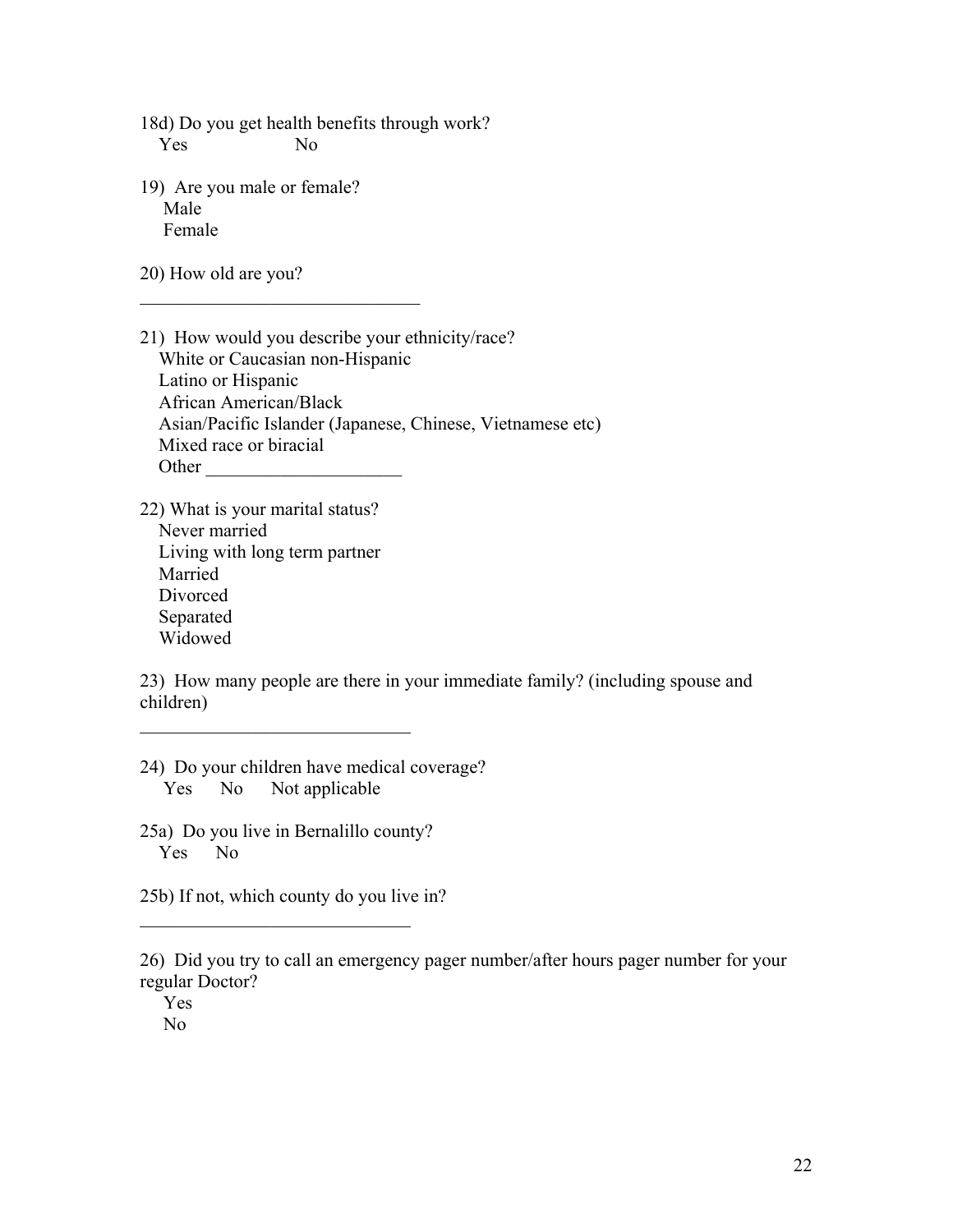Please answer the following questions the best you can:

27) If your regular Doctor was available now or had after-hours clinic you would not have come to the Emergency Room today.

 Agree Somewhat Agree Somewhat disagree Disagree

28) If you could have spoken to your regular Doctor, you would not have come to the Emergency Room today.

 Agree Somewhat Agree Somewhat disagree Disagree

29) In your opinion, was your illness or reason for coming to the Emergency Room an emergency that could not have waited until tomorrow or your next chance to go to clinic?

 Agree Somewhat agree Somewhat disagree Disagree

30) Are there any other reasons not covered by this survey that influenced your decision to come the Emergency Room today?

 $\mathcal{L}_\text{max}$  , and the contribution of the contribution of the contribution of the contribution of the contribution of the contribution of the contribution of the contribution of the contribution of the contribution of t

 $\mathcal{L}_\text{max}$  , and the contribution of the contribution of the contribution of the contribution of the contribution of the contribution of the contribution of the contribution of the contribution of the contribution of t

 $\mathcal{L}_\text{max} = \mathcal{L}_\text{max} = \mathcal{L}_\text{max} = \mathcal{L}_\text{max} = \mathcal{L}_\text{max} = \mathcal{L}_\text{max} = \mathcal{L}_\text{max} = \mathcal{L}_\text{max} = \mathcal{L}_\text{max} = \mathcal{L}_\text{max} = \mathcal{L}_\text{max} = \mathcal{L}_\text{max} = \mathcal{L}_\text{max} = \mathcal{L}_\text{max} = \mathcal{L}_\text{max} = \mathcal{L}_\text{max} = \mathcal{L}_\text{max} = \mathcal{L}_\text{max} = \mathcal{$ 

\_\_\_\_\_\_\_\_\_\_\_\_\_\_\_\_\_\_\_\_\_\_\_\_\_\_\_\_\_\_\_\_\_\_\_\_\_\_\_\_\_\_\_\_\_\_\_\_\_\_\_\_\_\_\_\_\_\_\_\_\_\_\_\_\_\_\_\_\_\_\_\_

31) What recommendations do you have as possible solutions?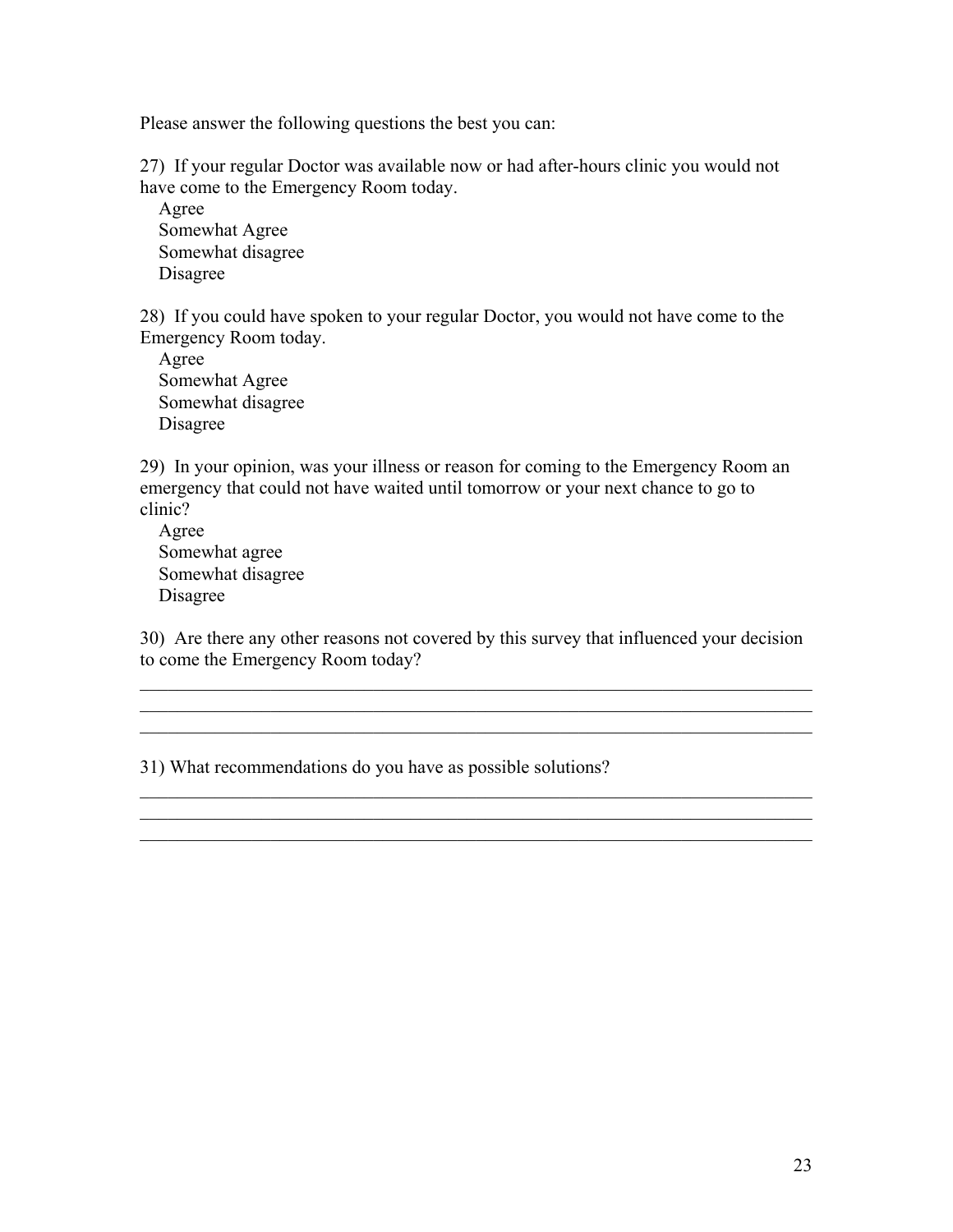El propósito de esta inspección, de manera resumida, es averiguar mas sobre las razones que tuvieron nuestros pacientes de UNM de haber escogido visitar el Departamento de Emergencia o Cuidado Urgente. Nuestras metas a largo plazo, por ejemplo, serían posiblemente abrir mas clínicas o extender nuestros horarios existenten es las clínicas. Usando estos datos nosotros trataremos de averiguar cómo podríamos proveer mejor cuidado de salud para usted.

Gracias por estar de acuerdo en completar esta inspección. Toda la información, incluyendo su número de registro medico, será confidencial y será solo visto por profesionales del cuidado médico.

1. ¿Cuál es su número de registro médico? \_\_\_\_\_\_\_\_\_\_\_\_\_\_\_\_\_\_\_\_\_\_\_\_\_\_

2.  $i$ Por qué vino a la sala de emergencias (ER)?

 $\mathcal{L}_\text{max}$  , and the contribution of the contribution of the contribution of the contribution of the contribution of the contribution of the contribution of the contribution of the contribution of the contribution of t

 $\mathcal{L}_\text{max}$  , and the contribution of the contribution of the contribution of the contribution of the contribution of the contribution of the contribution of the contribution of the contribution of the contribution of t

3. ¿usted consideró ir a otro lugar aparte de ER? \_\_\_\_\_\_\_\_\_\_\_\_\_\_\_\_\_\_\_\_\_\_\_\_\_\_\_\_\_\_

4. ¿Usted tiene su propio Doctor o alguna clínica que visite regularmente? (un "doctor principal/primario")

## $\Box$  Si  $\Box$  No

5. ¿A qué tipo de clínica pertenece usted?

 $\square$  Práctica Familiar (todas las edades)

□ Medicina Interna (solo adultos mayores de 18 años)

 $\square$  Obstetricia/Ginecología o salud de mujeres (solo para mujeres)

 $\Box$  Pediatría (solo para niños de 0 – 18 años de edad)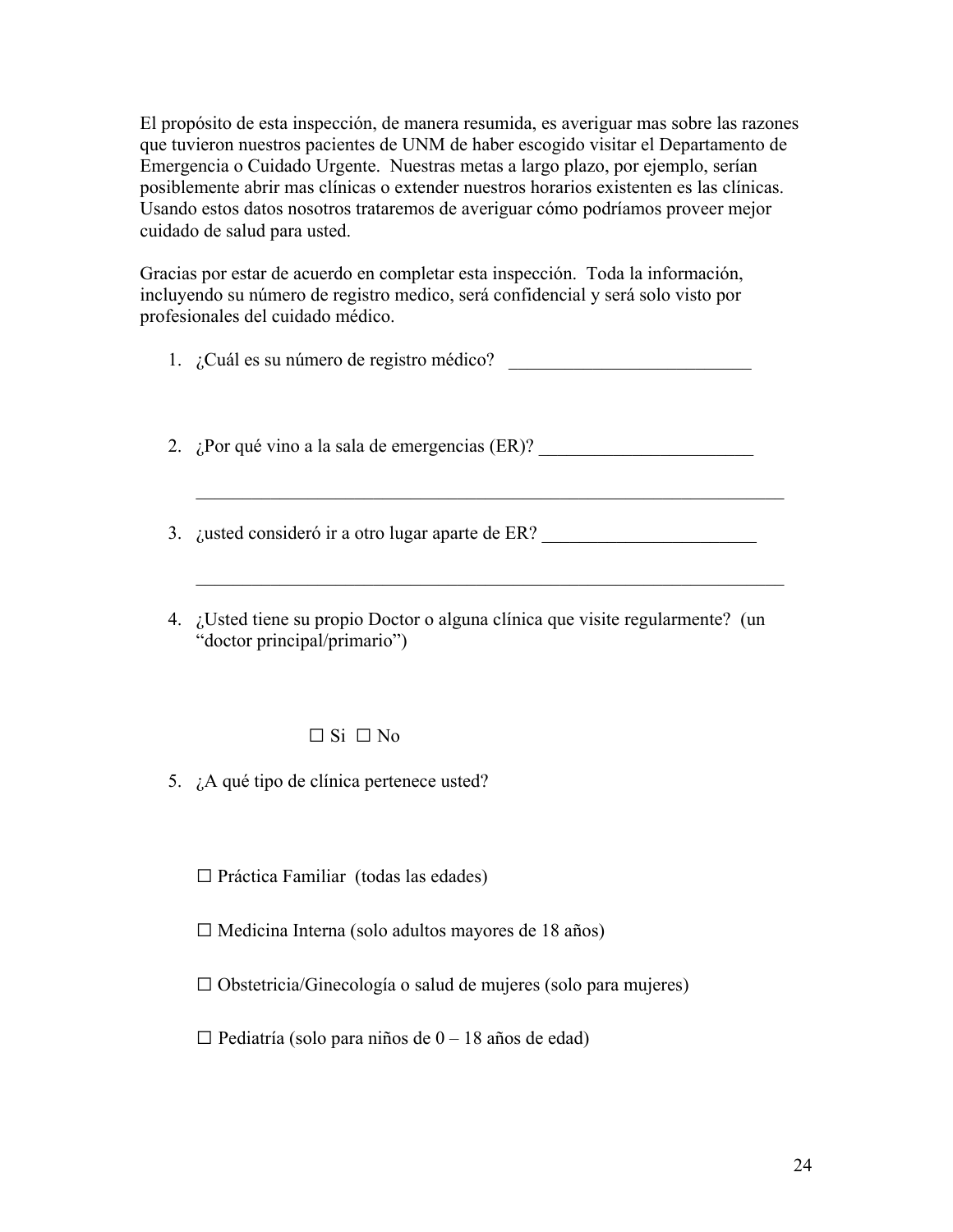6. ¿Usted sabe qué tipo de doctor es su doctor principal?

## $\Box$  Si  $\Box$  No

Si, sí:

□ Doctor en la comunidad (no en UNM, Lovelace, Presbyterian etc)

□ Doctor residente (practicante)

□ Doctor encargado (facultad en UNM)

□ Enfermera "Practitioner"

□ Asistente Médico (PA)

7. ¿Tiene seguro médico?

□ Si □ No

8. ¿Usted esta con "UNM Care"?

□ Si □ No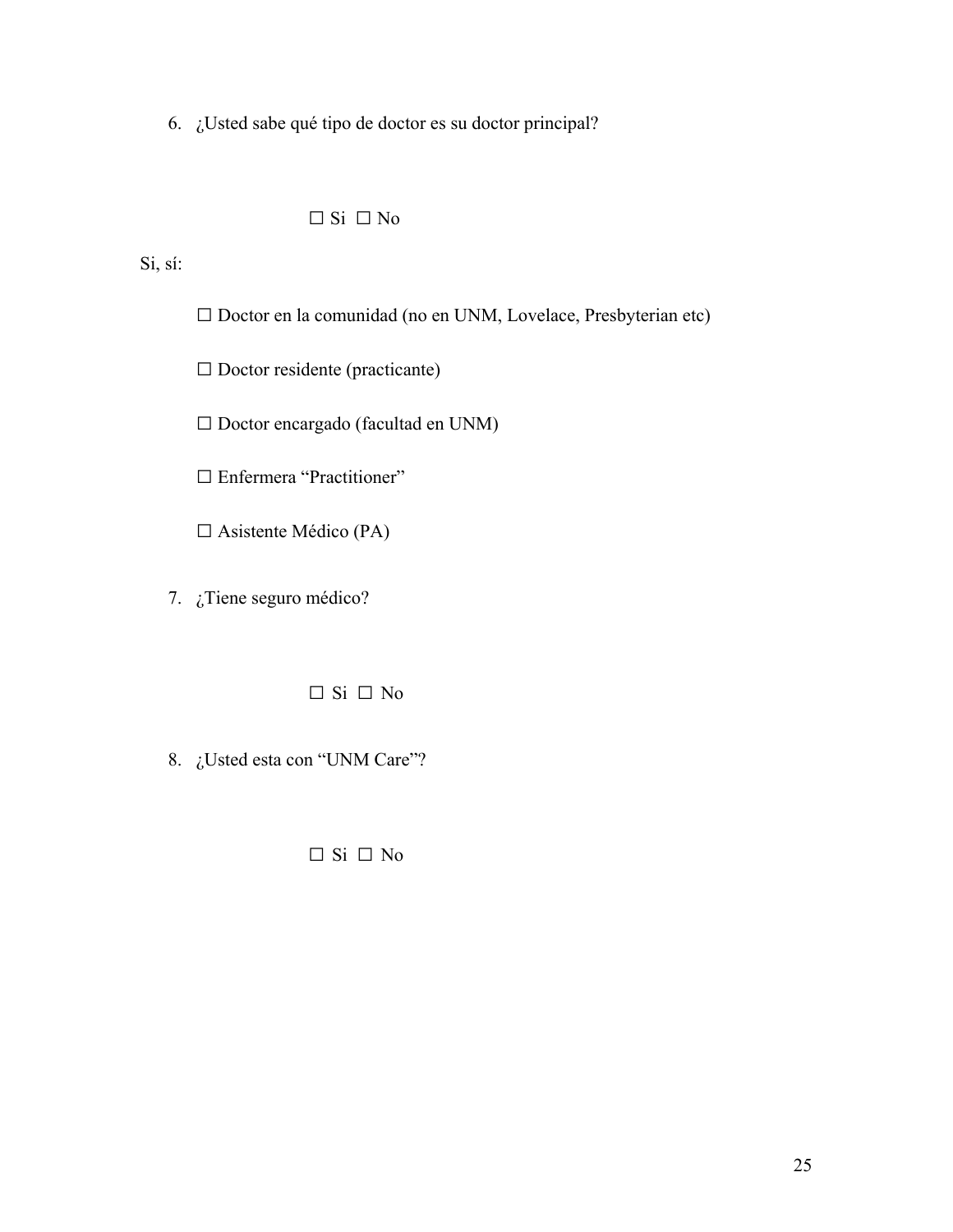8a. Si no, por favor marque qué tipo de seguro o plan de pago tiene usted:

□ Medicaid

□ Medicare

 $\square$  HMO basado en plan de pago

□ Propio pago

 $\square$  Sin seguro o no puede pagar

9. Si usted no esta con UNM care, sin seguro o pagado por sí mismo: ¿usted sabe como conseguir una cita en una clínica de cuidado primario?

## $\Box$  Si  $\Box$  No

9a. ¿Su seguro ha vencido o expirado, o usted esta esperando por la aprobación de la cobertura de su seguro?

□ Seguro vencido o expirado

□ Esperando por cobertura

□ No por mucho tiempo legible para cobertura (mudarse, cambiar de trabajo,

perdida de trabajo etc)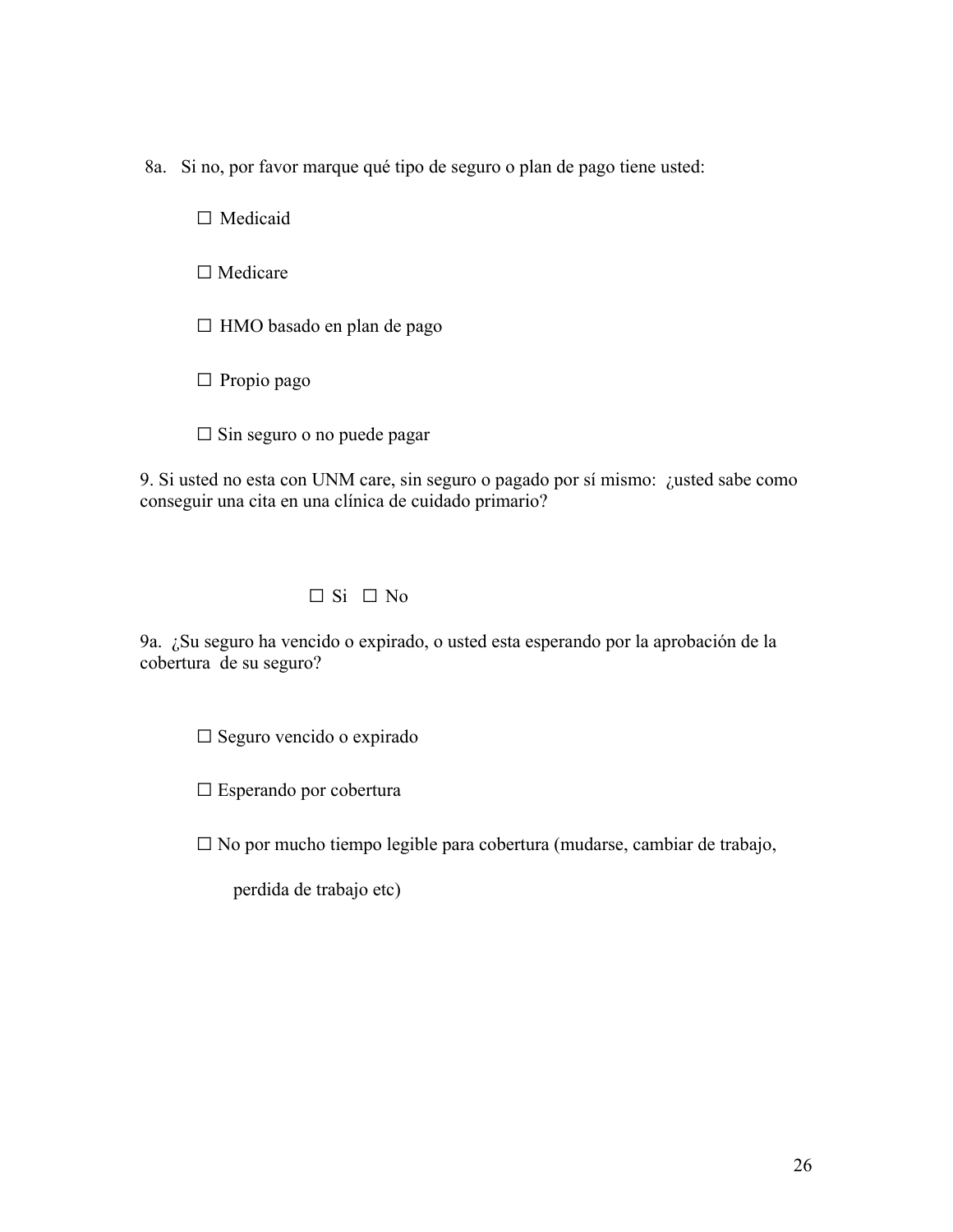9b. Si usted pudiera hacer una cita en una clinica de cuidado primario nocturnas, usted iría alla si no son emergencias u otras enfermedades?

## $\Box$  Si  $\Box$  No

11. ¿A qué hora del dia/noche esta usted completando esta inspección?

□ Un dia hábil de la semana

□ Fin de semana

Entre:

 $\square$  8am – 4pm

 $\square$  4pm – 9pm

□ 9pm – Media Noche

□ Media noche – 8am

12. Si usted no tiene seguro o no esta asegurado, cómo paga o cómo pagaría por su cuidado medico?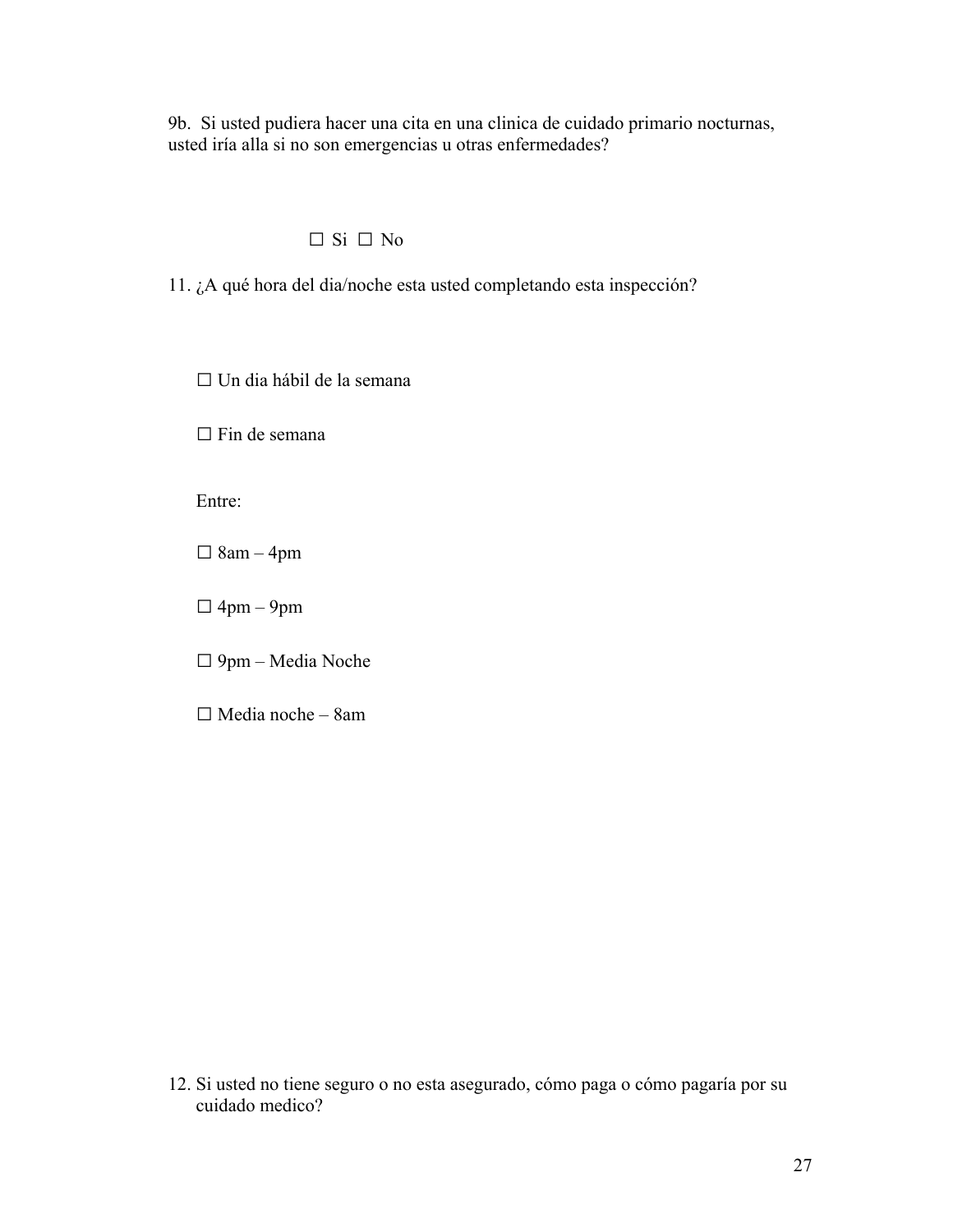□ Pago cuando visito a un doctor

□ Plan de pago

□ Escala móvil

□ No puedo pagar

 $\Box$  Otro

13. Alguna vez ha sentido que usted no podria pagar para ir con un doctor?

#### $\Box$  Si  $\Box$  No

14. Calcule cuántas veces en el ultimo año uste no vio a un doctor porque sintió que no podría pagarle:

□ Esta es la primera vez

□ Dos visitas

□ Tres visitas

 $\Box$  Cuatro visitas

□ Mas de cinco vicitas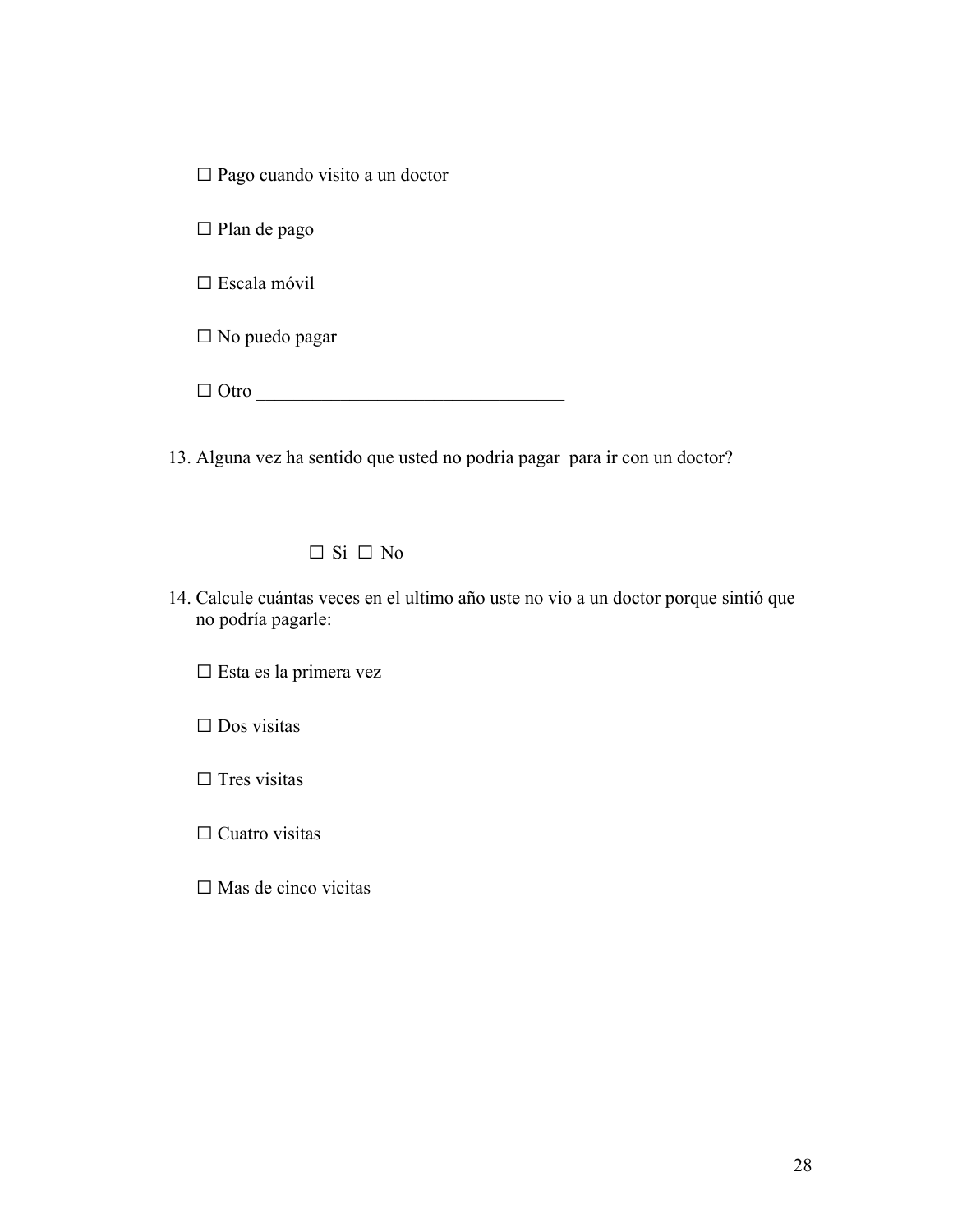15. Calcule cuantas veces en el ultimo año usted ha visitado el departamento de emergencias o cuidado urgente en UNM?

□ Esta es la primera vez

□ Dos visitas

 $\square$  Tres visitas

□ Cuatro visitas

□ Mas de cinco vicitas

16. Calcule cuantas veces en el ultimo año usted ha visitado otra sala de emergencias (Presbyterian, Lovelace, etc)

□ Esta es la primera vez

□ Dos visitas

□ Tres visitas

□ Cuatro visitas

□ Mas de cinco vicitas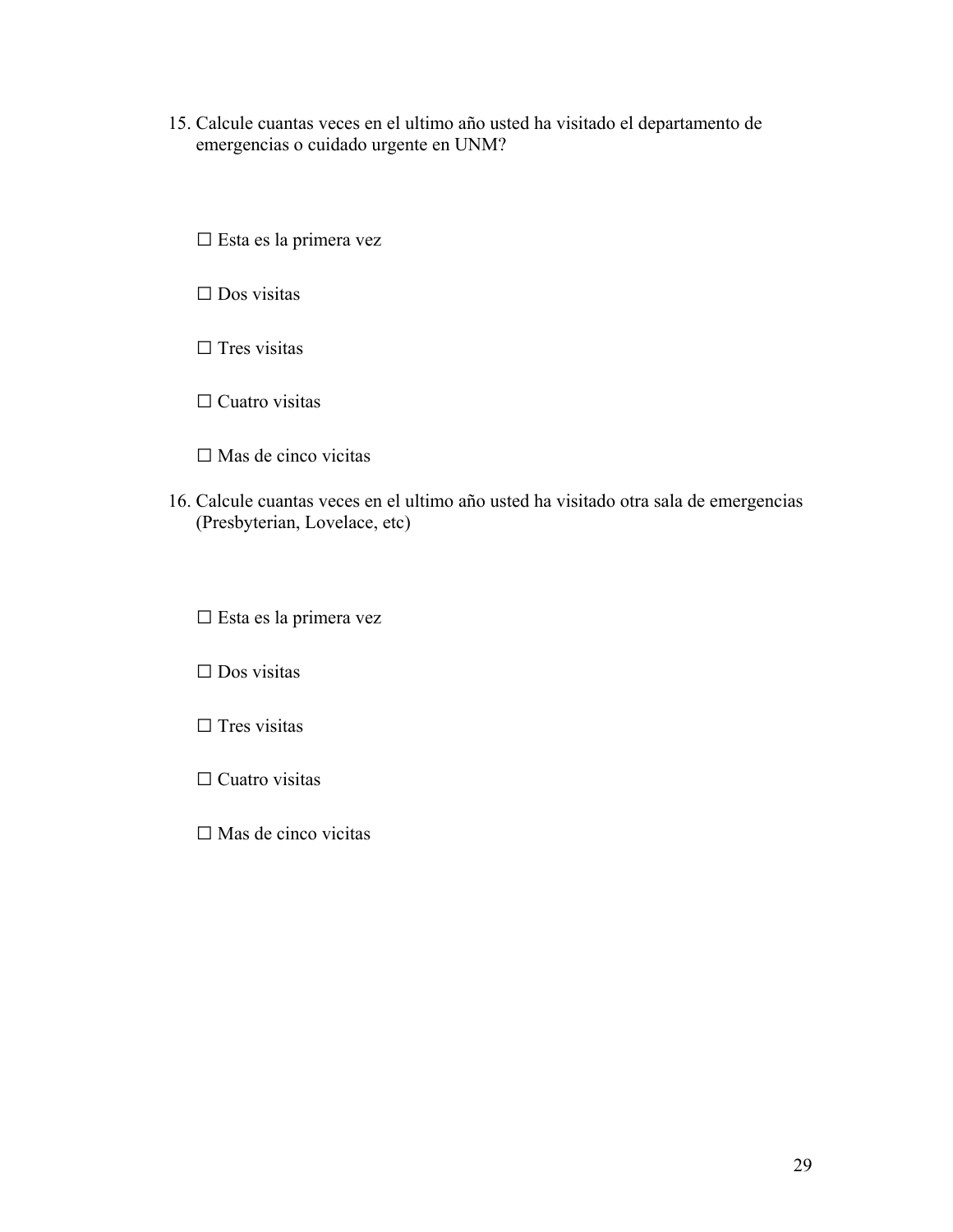17. Calcule cuantas veces en el ultimo año usted ha visitado la sala de emergencias y NO ha sido atendido (por ejemplo usted se fue antes de haber sido atendido, la sala estaba muy llena, tenía que ir a trabajar, etc)

□ Una vez

□ Dos veces

□ Tres veces o mas

 $\Box$  ¿Cuál fue la razon por la que no fue atendido?

18. Usted es:

□ Empleado

□ Desempleado

□ Otro (estudiante, juvilado, inhabilitado en SSI/desabilidad, etc.

19. Usted es de sexo:

□ Masculino

□ Femenino

20. ¿Cuántos años tiene? Si usted esta con niños, cuántos años tienen ellos?

 $\mathcal{L}_\text{max}$  , and the contribution of the contribution of the contribution of the contribution of the contribution of the contribution of the contribution of the contribution of the contribution of the contribution of t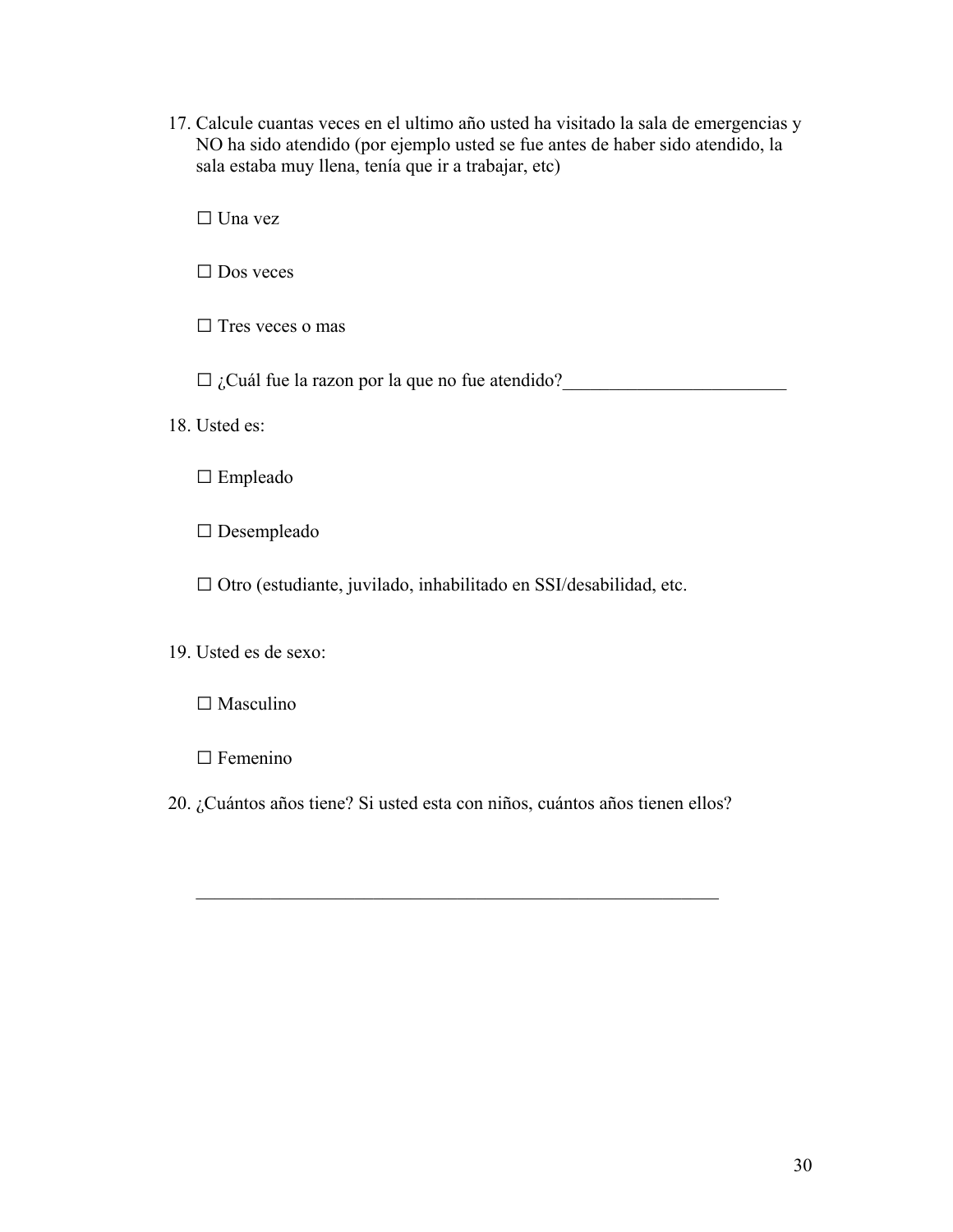21. ¿Cómo describiría usted su raza o grupo étnico?

□ Blanco, no hispano

□ Latino o hispano

□ Afroamericano/negro

□ Asiático/Pacific Islander (Japones, Chio, Vietnamita etc)

 $\square$  Raza mixta o biracial

 $\Box$  Otro  $\Box$ 

22. ¿Cuál es su estado civil?

□ Soltero

□ Casado

□ Divorciado

□ Separado

23. ¿Cuántas personas hay en su familia inmediata? (incluyendo esposo/a, y niños)

24. ¿Sus hijos tienen cobertura médica?

□ Si □ No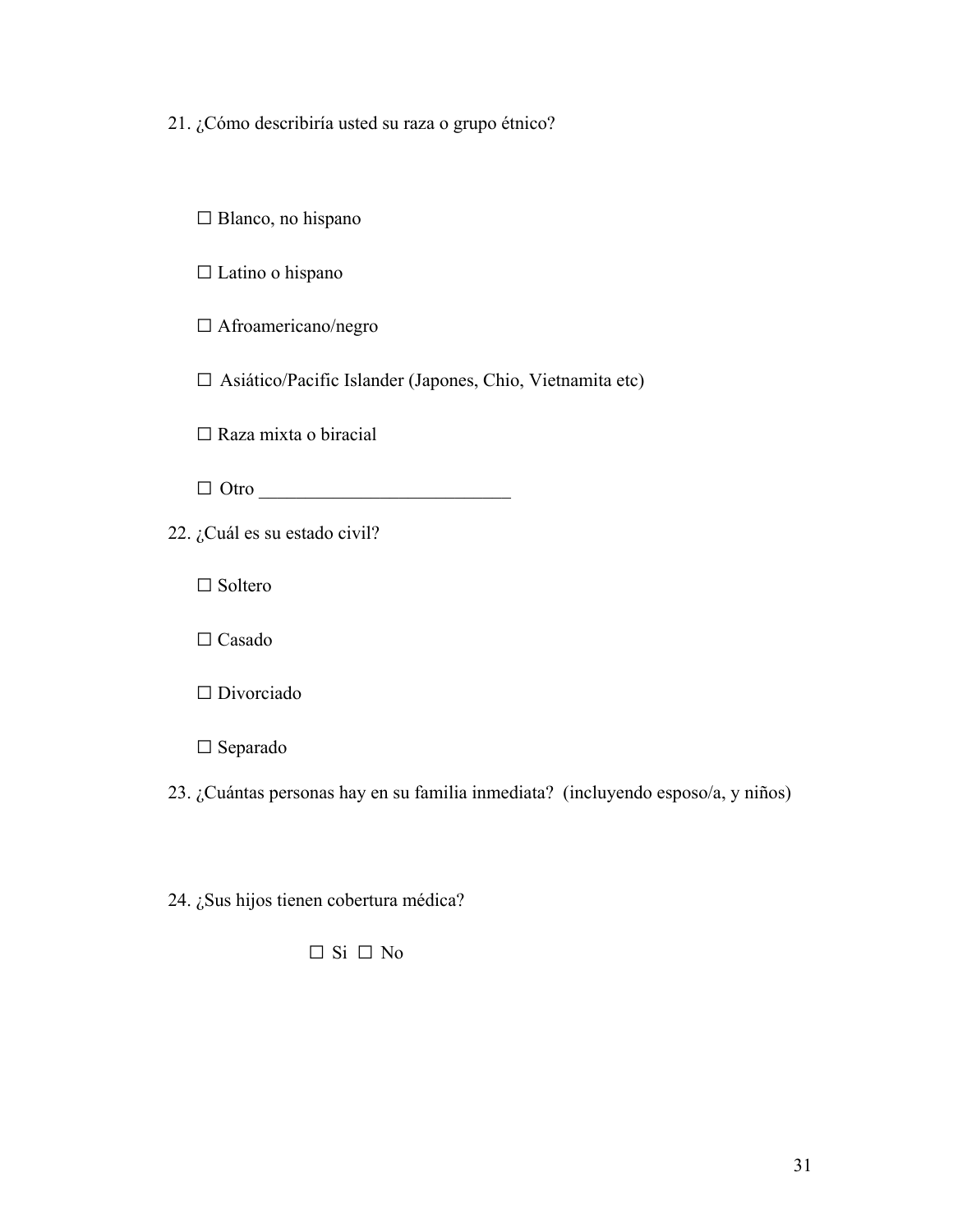25. ¿Usted vive en el condado de Bernalillo?

## $\Box$  Si  $\Box$  No

25a. Si no, en qué condado vive:

26. ¿Usted intentó llamar a un numero de biper o al biper de su medico?

□ Si □ No

Por favor conteste las siguientes preguntas de la mejor manera que pueda:

27. Si su Doctor estuviera disponible ahora o tuviera una clínica (despues de horas hábiles) habría venido al Departamento de Emergencias hoy?

□ De acuerdo

- □ De alguna manera de acuerdo
- □ De alguna manera en desacuerdo

□ Desacuerdo